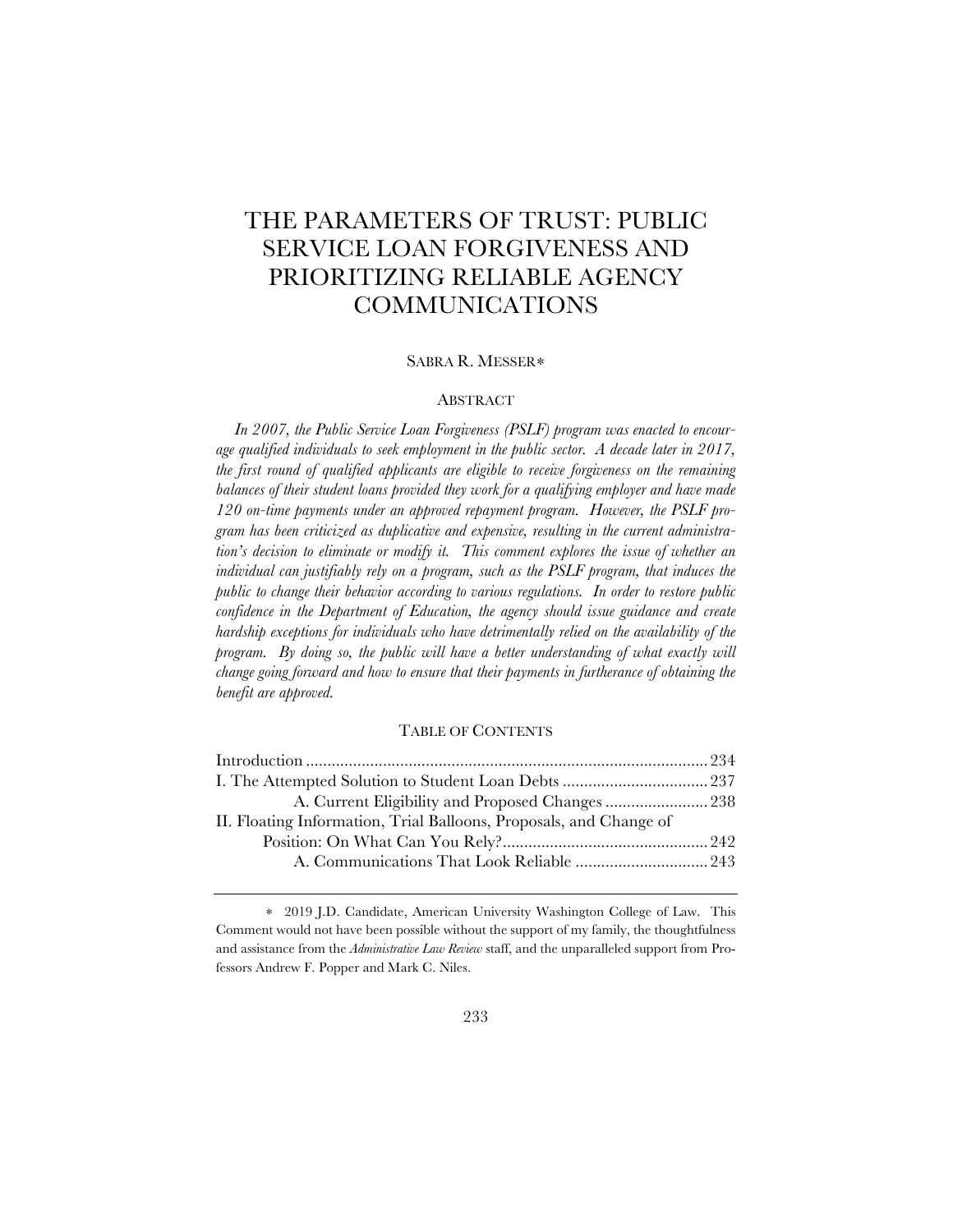| B. Communications That Look Unreliable247                  |  |
|------------------------------------------------------------|--|
|                                                            |  |
| A. Discretion, Interpretation, and Detrimental Reliance250 |  |
|                                                            |  |
|                                                            |  |
|                                                            |  |
|                                                            |  |
|                                                            |  |

#### **INTRODUCTION**

Student loan debt is ubiquitous—the Federal Reserve reported that 44 million borrowers by September 2017 owed more than \$1.48 trillion in student loans.1 During President Obama's eight years in office, one out of an estimated 8.7 million Americans with outstanding student loans defaulted on payments roughly every twenty-nine seconds,2 and over 16% of consumers with student loans were at least thirty days past due on payments.<sup>3</sup>

The Public Service Loan Forgiveness (PSLF) program is a repayment plan for public service employees.4 Borrowers are eligible to have the remaining balance on their qualifying loans cancelled by the Department of Education (ED) if they have made 120 monthly payments under an approved payment plan while employed full-time by a qualifying public service employer.5 Relying on representations made by the ED, over one million borrowers have

<sup>1.</sup> *See Consumer Credit Table––G19*, FED. RESERVE (Jan. 8, 2018), https://www.federalreserve.gov/releases/g19/current/default.htm; *see also* Alan Gin, *Student Loan Debt Doesn't Just Harm Students. It Hurts the U.S. Economy, Too*, SAN DIEGO UNION-TRIB. (Sept. 22, 2017), http://www.sandiegouniontribune.com/opinion/commentary/sd-utbg-student-loan-crisisfix-20170922-story.html ("Student debt is now second only to mortgage debt (\$8.9 trillion) . . . and exceeds that of credit cards (\$764 billion) and home equity loans (\$452 billion) combined.").

<sup>2.</sup> *See* Shahien Nasiripour, *DeVos Undoes Obama Student Loan Protections*, BLOOMBERG (Apr. 12, 2017, 10:20 AM), https://www.bloomberg.com/news/articles/2017-04-11/devos-undoes-obama-student-loan-protections.

<sup>3.</sup> *See* Alexei Alexandrov & Dalié Jiménez, *Lessons from Bankruptcy Reform in the Private Student Loan Market*, 11 HARV. L. & POL'Y REV. 175, 176 (2017).

<sup>4</sup>*. See* 20 U.S.C. § 1087e(m) (2012) (amending the Higher Education Act of 1965 to include the Public Service Loan Forgiveness (PSLF) Program); 34 C.F.R. § 685.219(a) (2016) (setting forth eligibility requirements under the PSLF program).

<sup>5.</sup> *See Public Service Loan Forgiveness*, U.S. DEP'T OF EDUC., https://studentaid.ed.gov/sa/repay-loans/forgiveness-cancellation/public-service#qualifying-employment (last visited Feb. 17, 2018).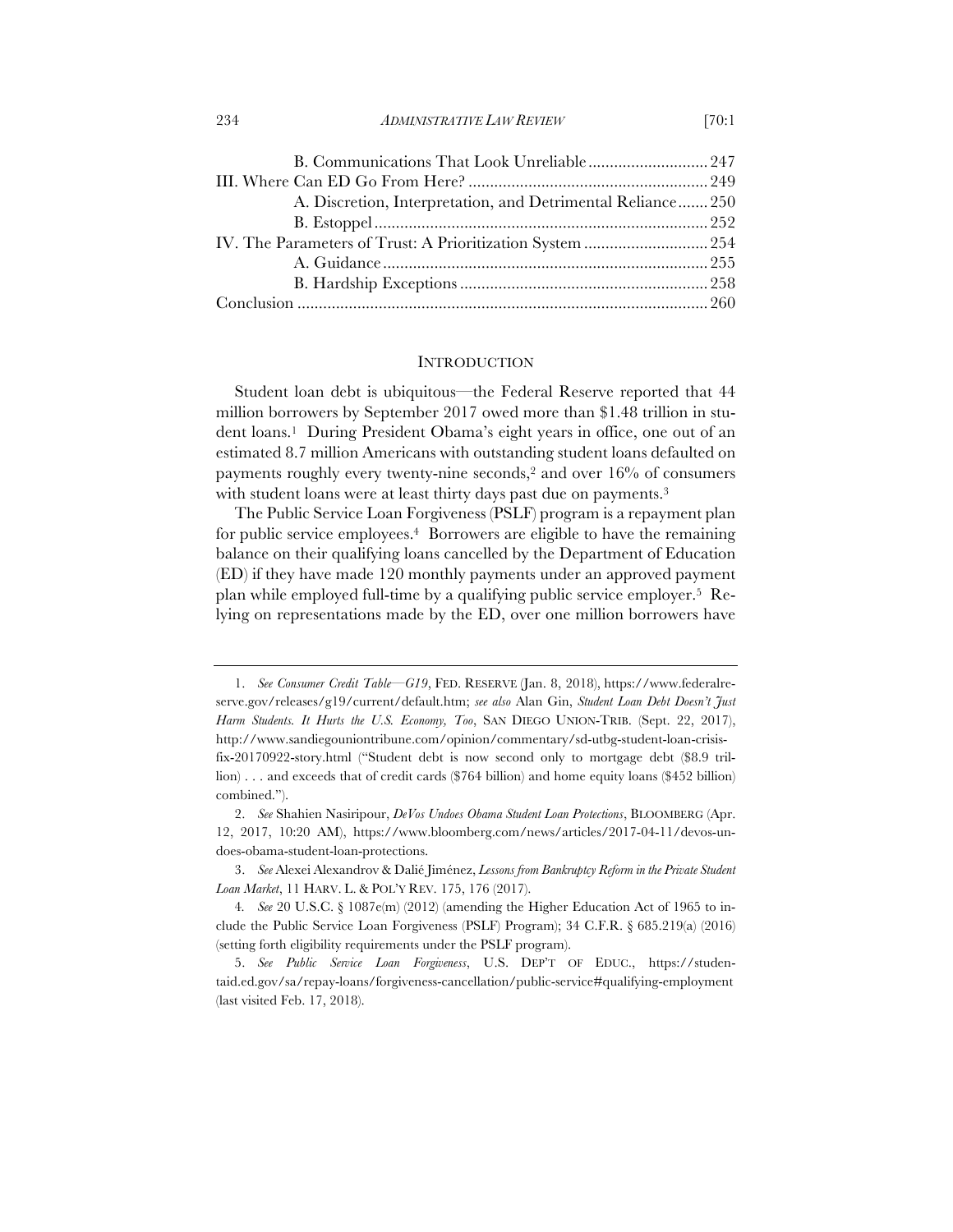submitted employment certification forms to the ED as of June 2017.6 More than 550,000 of those individuals have either entered into a field in the public sector or taken out loans with the understanding that they would be eligible for the PSLF program.7

Government employers, nonprofit organizations, military service members, and other employers in the public sector rely on the PSLF program for recruiting attractive candidates by advertising loan forgiveness eligibility and affordable monthly payment obligations.8 Some of these employers are required by law to recruit individuals with advanced degrees.9 Without the PSLF program and the ability to finance these advanced degrees, low pay may discourage many borrowers from pursuing careers in the public sector.10 Similarly, candidates rely on the program to finance degrees from institutions they otherwise would be unable to afford.11

The National Legal Aid and Defender Association (NLADA) surveyed 2,000 civil legal aid lawyers and public defenders to understand the potential impact of the proposed changes to the PSLF program.12 Some respondents indicated that they would not have entered into their respective careers without the assurance of loan forgiveness, and others indicated they would likely leave for a higher paying job if the program were to be eliminated.13 If this were to happen, the quality and availability of public defenders would suffer

9. *See* CONSUMER FIN. PROT. BUREAU, *supra* note 7, at 1.

<sup>6.</sup> *See* FEDERAL STUDENT AID, PUBLIC SERVICE LOAN FORGIVENESS EMPLOYMENT CERTIFICATION FORMS REPORT (2017).

<sup>7</sup>*. See* CONSUMER FIN. PROT. BUREAU, STAYING ON TRACK WHILE GIVING BACK (2017).

<sup>8.</sup> *See* Chris Morgan, *The Future of PSLF: Law School Loans Under Fire*, AM. BAR ASS'N (Apr. 19, 2017), https://abaforlawstudents.com/2017/04/19/pslf-law-school-loans-fire/; *see also*  ABA COMM'N ON LOAN REPAYMENT AND FORGIVENESS, LIFTING BURDEN: LAW STUDENT DEBT AS A BARRIER TO PUBLIC SERVICE 28 (2003) (citing a New York State Bar Association study that (1) found that 64% of responding agencies reported that student loan debts impeded their ability to recruit good attorneys; and (2) indicated that the other 36% tended to be federal and state government agencies that offered higher salaries").

<sup>10.</sup> *See id.* at 2–4 (noting that borrowers in the public sector often report suffering from additional negative economic effects as a result of this debt, such as "declines in homeownership, retirement security, asset formation, and access to a strong financial future") (citations omitted).

<sup>11.</sup> *See* JASON DELISLE & ALEXANDER HOLT, NEW AMERICA, ZERO MARGINAL COST: MEASURING SUBSIDIES FOR GRADUATE EDUCATION IN THE PUBLIC SERVICE LOAN FORGIVENESS PROGRAM 23 (2014).

<sup>12.</sup> NAT'L LEGAL AID & DEF. ASS'N, THE CRITICAL ROLE OF PUBLIC SERVICE LOAN FORGIVENESS IN ACCESS TO COUNSEL AND EQUAL JUSTICE 1, 4 (2015).

<sup>13.</sup> *Id.* at 8–9.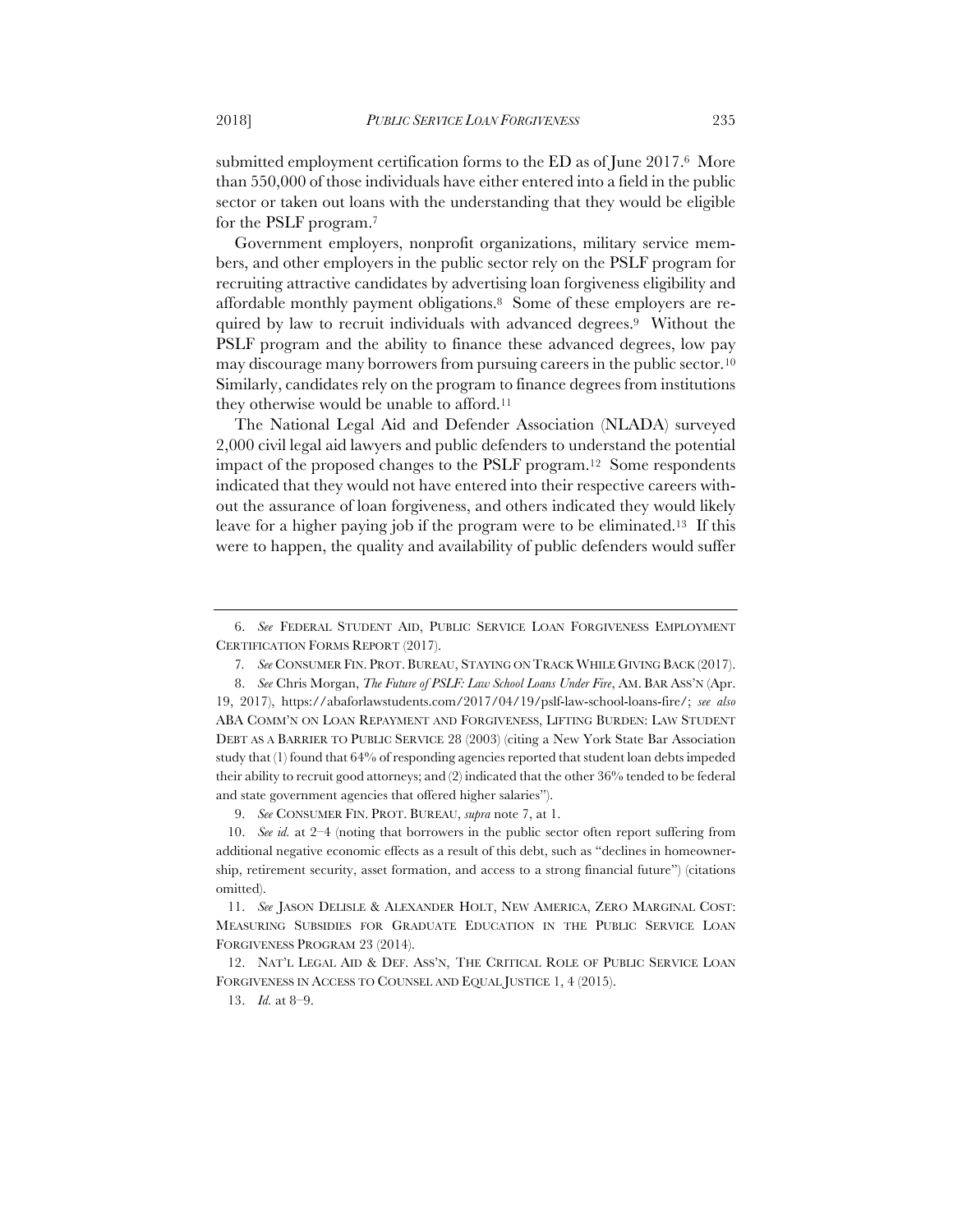from decreased recruitment and retention.<sup>14</sup> The NLADA report concludes by observing that even a minor change in the program—such as capping the amount of loan forgiveness at \$57,000—can result in negative consequences not only for individual borrowers, but also for those in need of specialized assistance from affordable public servants or organizations.15

Criticism of the PSLF program primarily centers around the fact that the program unfairly allocates government subsidies to some borrowers under unequal terms at the exclusion of other borrowers.16 In response, the ED has considered eliminating or significantly modifying the program, leaving many borrowers unclear of their future financial livelihood.17 Moreover, on December 13, 2017, the House Committee on Education and the Workforce passed the Promoting Real Opportunity, Success, and Prosperity through Education Reform (PROSPER) Act.18 If enacted, the PROSPER Act would eliminate the PSLF program and leave only standard repayment and income-based repayment options available to borrowers.19 However, the PROSPER Act is only the beginning of the discussion surrounding Higher Education Act's reauthorization, and does not solve the problems that will inevitably arise if the PSLF program is eliminated.20

This Comment asks what will happen to individuals who relied on various forms of ED expression—that is, actions, (mis)representations, findings, publications, bulletins, Tweets, or written confirmations from a departmental

16. *See generally* DELISLE & HOLT, *supra* note 11. For example, the amount forgiven under the PSLF program is not considered income for federal tax purposes unlike other repayment plans such as the Income-Contingent Repayment plan, which treats the benefit as taxable income. *See* Robert Shireman, *Learn Now, Pay Later: A History of Income Contingent Student Loans in the United States*, 671 ANNALS AM. ACAD. POL. & SOC. SCI. 184, 197–98 (2017).

17. *See generally* Ashlee Kieler, *Public Service Loan Forgiveness Is Proving Difficult to Navigate— Here's How to Make Sure You Qualify*, BUS.INSIDER (June 28, 2017, 10:25 AM), http://www.businessinsider.com/public-service-loan-forgiveness-2017-6 (discussing ways in which borrowers can prepare for the consequences that would follow from eliminating the PSLF program and the administration's reasoning behind its proposal).

18. *See* H.R. 4508, 115th Cong. (2017).

 19. Allesandra Lanza, *Potential Effects of PROSPER Act on Student Loans*, U.S. NEWS (Dec. 13, 2017, 10:00 AM), https://www.usnews.com/education/blogs/student-loan-ranger/articles/2017-12-13/potential-effects-of-prosper-act-on-student-loans.

<sup>14.</sup> *Id.* at 10–11; *see also* Morgan, *supra* note 8 (noting that the program "is not just a oneway street for young lawyers," but rather is "critical to the public sector's ability to recruit and retain top talent"). A survey of 326 public interest and government employers revealed that 68% of responding agencies reported difficulty with recruitment and retention, with many respondents blaming low salaries and educational debt. *See* ABA, LIFTING THE BURDEN: LAW STUDENT DEBT AS A BARRIER TO PUBLIC SERVICE 27 (2003).

<sup>15.</sup> NAT'L LEGAL AID & DEF. ASS'N, *supra* note 12, at 10–11.

 <sup>20.</sup> *See id.*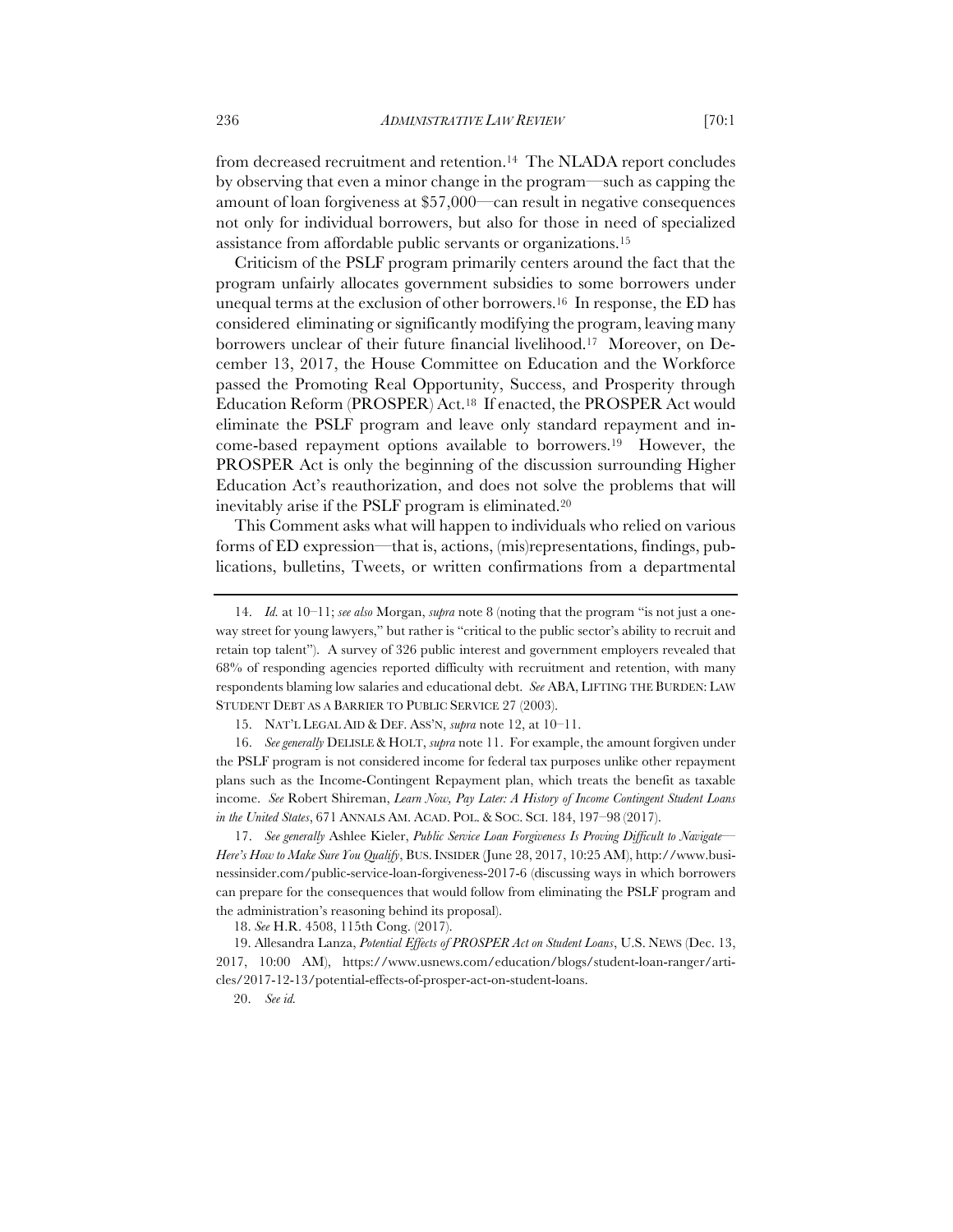agent—assuring them of their eligibility in the PSLF program. What about the individuals who took out loans under the assumption that they would be eligible for forgiveness? Part II addresses the ED's threatened elimination of the PSLF program, its swift withdrawal of that threat, and the various floating proposals that have left many borrowers' heads spinning—some reassured, others uncertain. Did the agency's retreat effectively render the issue moot? Part III asks whether the ED should be deciding this issue at all—that is, what deference does Congress owe the agency's actions under these circumstances? Part IV discusses the various forms of the agency's communications diffused across countless mediums. It also prioritizes the varying degrees of reliability of certain forms of communications, paying careful attention to mediums that appear reliable or that people reasonably expect to be reliable. Finally, Part V recommends a solution for those who relied upon the PSLF program and who were excluded from eligibility after October 1, 2017.

#### I. THE ATTEMPTED SOLUTION TO STUDENT LOAN DEBTS

Students and families are eligible for federal financial assistance under Title IV of the Higher Education Act of 1965.21 Title IV authorizes grant programs that do not require repayment by the recipient.22 The PSLF program and the Income-Based Repayment plan are two distinct programs that became effective October 1, 2007 as part of the College Cost Reduction and Access Act (CCRAA).23 The CCRAA, which amended the statutory provisions contained in the 2008 Higher Education Opportunity Act, redirected taxpayer subsidies away from student loan companies and toward increased grants and benefits for borrowers.24 Because the CCRAA amendments did not substantively change the 2008 Higher Education Opportunity Act, the ED promulgated the PSLF program without following notice-and-comment or negotiated rulemaking procedures.25

<sup>21.</sup> Higher Education Act of 1965, Pub. L. No. 89-329, 79 Stat. 1219, 1232 (1965) (codified as amended in scattered sections of 20 U.S.C.).

<sup>22.</sup> *See* 20 U.S.C. §§ 1070–1099d (2012).

<sup>23.</sup> *See* College Cost Reduction and Access Act, Pub. L. No. 110-84, 121 Stat. 784 (2007) (codified as amended in scattered sections of 20 U.S.C.).

<sup>24.</sup> *See* 34 C.F.R. §§ 682.215(a)(2), 685.221(a)(2) (2016) (excluding defaulted loans from the category of eligible loans for Income-Based Repayment (IBR) and deleting the proposed amendments regulating a guaranty agency's consideration of a defaulted loan for IBR and the reimbursement to a guaranty agency on a defaulted loan that was forgiven under IBR); *The College Cost Reduction and Access Act*, INST. FOR COLL. ACCESS & SUCCESS, http://ticas.org/initiative/page/college-cost-reduction-and-access-act (last visited Jan. 27, 2018).

<sup>25.</sup> *See* Federal Perkins Loan Program, Federal Family Education Loan Program, and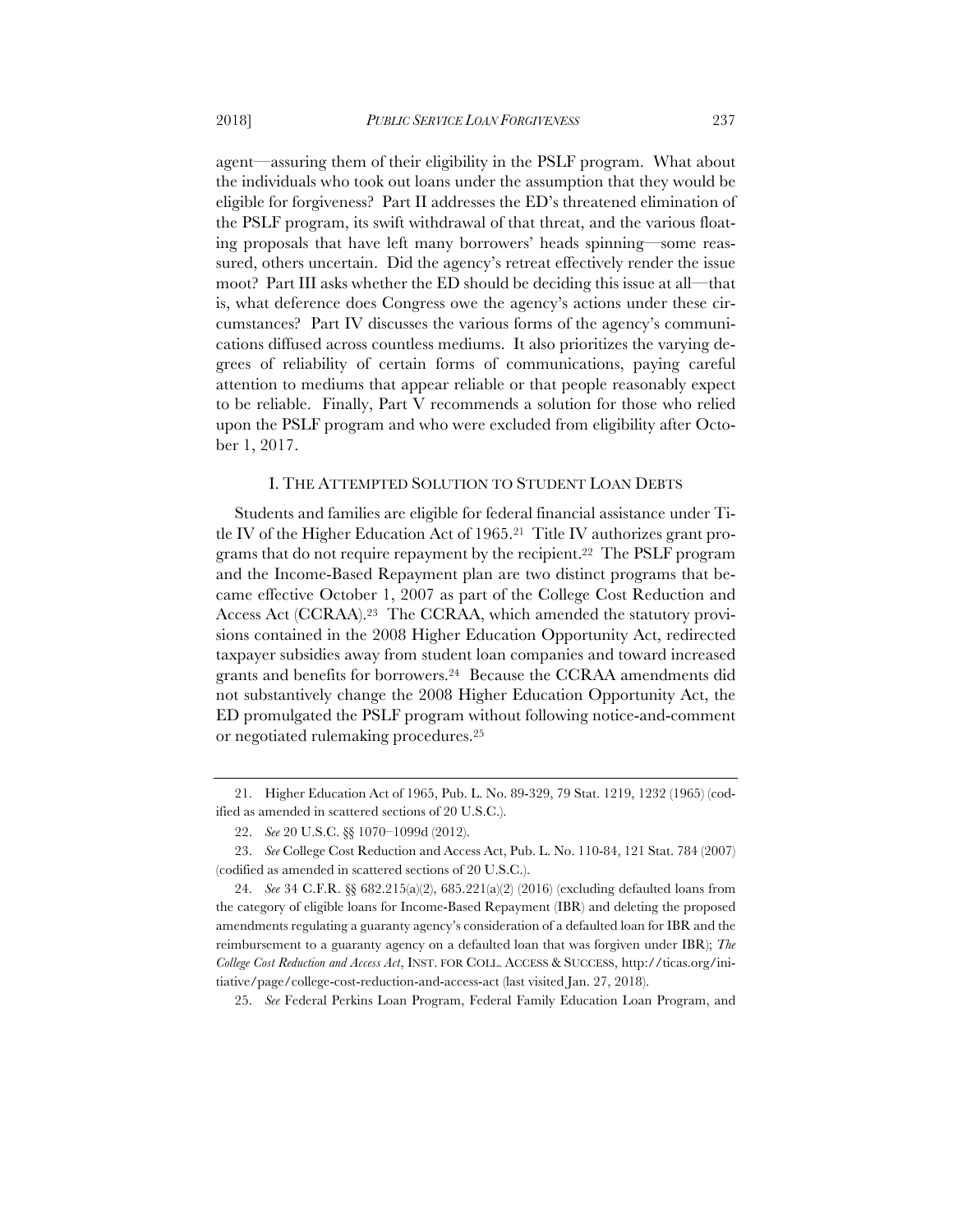The 2007 version of the PSLF program encouraged borrowers to pursue careers in the public sector without the burden of unmanageable monthly payments.26 As such, eligibility procedures neither began with an application process nor required borrowers to obtain approval.27 Commentators expressed concern that borrowers and employers would be unable to guarantee receipt of benefits at the end of the ten-year period.28 Moreover, postponing eligibility determinations until the very end of the payment period would place a heavy burden on borrowers—the majority of whom are recent graduates—to retain supporting documentation of their employment for the entire ten years.29 Despite these concerns, the ED ultimately insisted in the final rule that borrowers should bear the ultimately responsibility to supply the requisite documentation supporting their eligibility.30

## *A. Current Eligibility and Proposed Changes*

The PSLF program has undergone significant change since it took effect in 2007. As enacted, the program's eligibility requirements were thin and its definitions were broad.31 For example, ambiguity arose with respect to what qualified as a "public service employer." The scope of eligible public service employment is not limited to working for a government agency or an organization that is tax-exempt under  $\S 501(c)/3$  of the Internal Revenue Code<sup>32</sup> it also covers teachers, nurses, and other professionals who provide certain

32. I.R.C. § 501(c)(3) (2012).

William D. Ford Federal Direct Loan Program, 73 Fed. Reg. 63,232, 63,233 (Oct. 23, 2008) (codified at 34 C.F.R. pts. 674, 682 & 685); *see also* Administrative Procedure Act, 5 U.S.C. §§ 553–559, 561–569 (2012) (providing the processing for notice-and-comment and negotiated rulemaking).

<sup>26.</sup> *See generally* Pub. L. No. 110-84, 121 Stat. 784 (providing grants and benefits for borrowers without expansive limitations on repayment eligibility).

<sup>27.</sup> *See* Federal Perkins Loan Program, Federal Family Education Loan Program, and William D. Ford Federal Direct Loan Program, 73 Fed. Reg. 37,693, 37,722–23 (proposed July 1, 2008) (codified at 34 C.F.R. pts. 674, 682, & 685).

<sup>28.</sup> Federal Perkins Loan Program, Federal Family Education Loan Program, and William D. Ford Federal Direct Loan Program, 73 Fed. Reg. at 63,241–42.

<sup>29.</sup> *Id.*

<sup>30.</sup> *Id.* at 63,242.

<sup>31.</sup> *See, e.g.*, *id.* at 63,257 ("Public interest law refers to legal services provided by a public service organization that are funded in whole or in part by a local, State, Federal, or Tribal government."). Under this broad definition, nearly 25% of the U.S. workforce qualifies as "public interest" employees. *See* GOV'T ACCOUNTABILITY OFFICE, GAO-15-663, FEDERAL STUDENT LOANS: EDUCATION COULD DO MORE TO HELP ENSURE BORROWERS ARE AWARE OF REPAYMENT AND FORGIVENESS OPTIONS 27 n.40 (2015).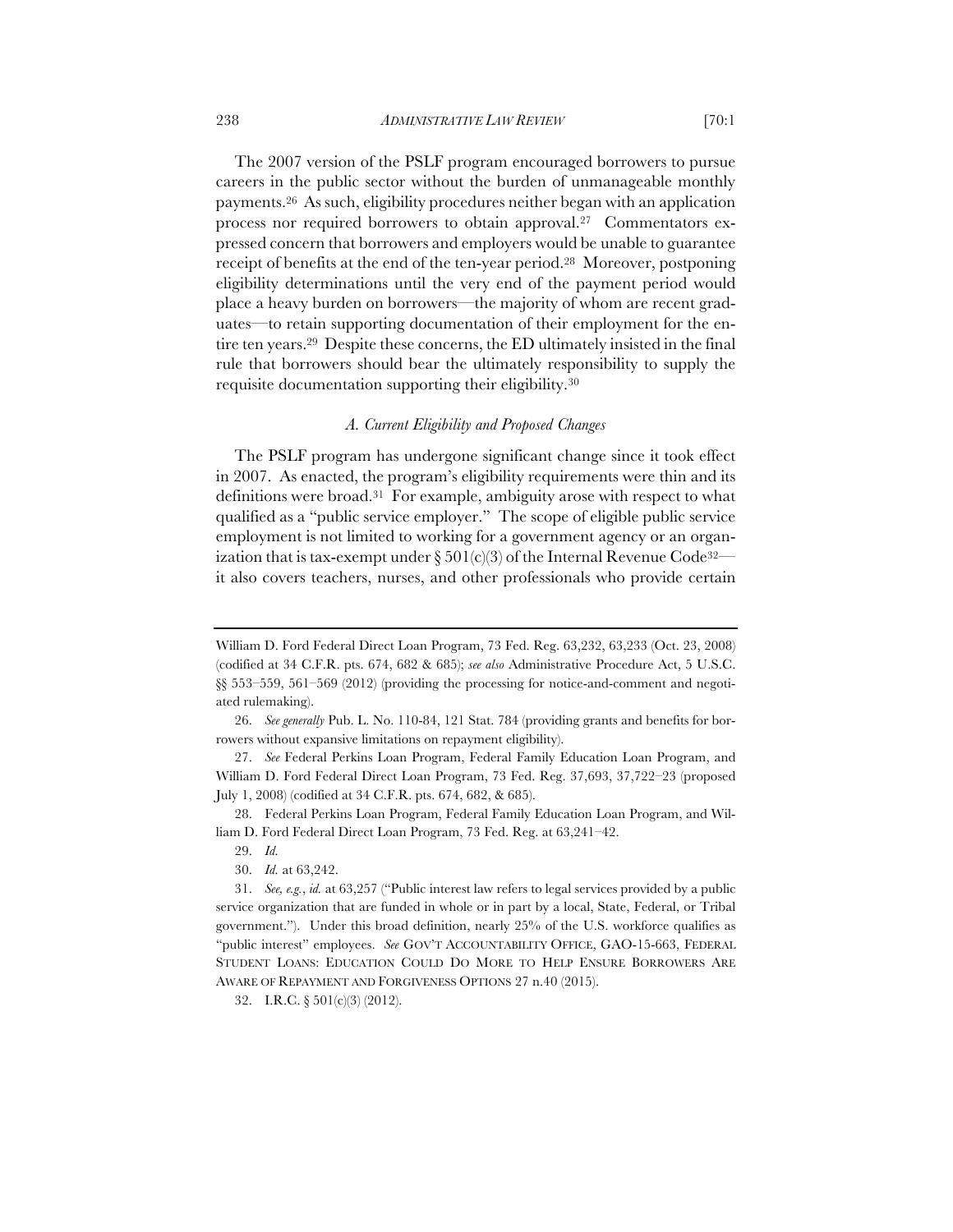public services.33 In 2008, the ED narrowed the definition of eligible employers, choosing to explicitly list qualifying jobs, such as emergency management personnel, military service–members, health care providers, and teachers in public education.34

To qualify for the PSLF program, borrowers must meet four requirements. The borrower: (1) must have a qualifying loan, (2) must be enrolled in a qualifying repayment plan, and (3) while the borrower is working for a qualified public service employer, he or she must (4) make 120 on-time, qualifying payments.35 The current framework for student loan repayment under the PSLF program specifies that each payment must be made under an approved Income-Driver Repayment plan and that only Direct Loans are eligible.36 Qualifying Income-Driven Repayment plans include the Income-Contingent Repayment plan,37 the Income-Based Repayment plan,38 the

35. Federal Perkins Loan Program, Federal Family Education Loan Program, and William D. Ford Federal Direct Loan Program, 73 Fed. Reg. at 63,236.

36. 34 C.F.R. § 685.219(c) (2016); *see, e.g.*, Melanie Lockert, *The Complete List of Student Loan Forgiveness Programs and Options*, STUDENT LOAN HERO (July 16, 2017), https://studentloanhero.com/featured/the-complete-list-of-student-loan-forgiveness-programs/ (describing various payment plans).

37. Income-Contingent Repayment Plan, 34 C.F.R. § 685.209(b) (providing access to loans with no initial income requirements; 20% discretionary income; pay equivalent of repayment plan with a fixed income for 12 years, adjusted according to individual's income).

38. Income-Based Repayment Plan, 34 C.F.R. § 685.221 (providing access to loans for borrowers, usually those with financial hardship; if you have loans from before July 1, 2014, payment is no greater than 15% discretionary income; payments for 25 years; if loans were obtained *after* July 1, 2014, loan no greater than 10% discretionary income; forgiven after 20 years) (emphasis added).

<sup>33.</sup> *See* 20 U.S.C. § 1087e(m)(3)(B)(i) (2012); Morgan, *supra* note 8, at 24; *see also* Doug Rendleman & Scott Weingart, *Collection of Student Loans: A Critical Examination*, 20 WASH. & LEE J. CIVIL RTS. & SOC. JUST. 215, 231–32, 231 n.126 (2014) (noting that employees of labor unions, government contractors, partisan political organizations, religious organizations, or any for-profit businesses are excluded from coverage under the PSLF program); *Public Service Loan Forgiveness*, *supra* note 5 (addressing common questions regarding eligibility and certification for PSLF).

<sup>34.</sup> *See* Federal Perkins Loan Program, Federal Family Education Loan Program, and William D. Ford Federal Direct Loan Program, 73 Fed. Reg. at 63,236. The definition also included social workers in a public child or family service agency, public interest law service, early childhood education service, public service for individuals with disabilities, public service for the elderly, public library sciences, school-based library sciences and other school-based services. *See* 20 U.S.C. § 1087e(m)(3)(B)(i).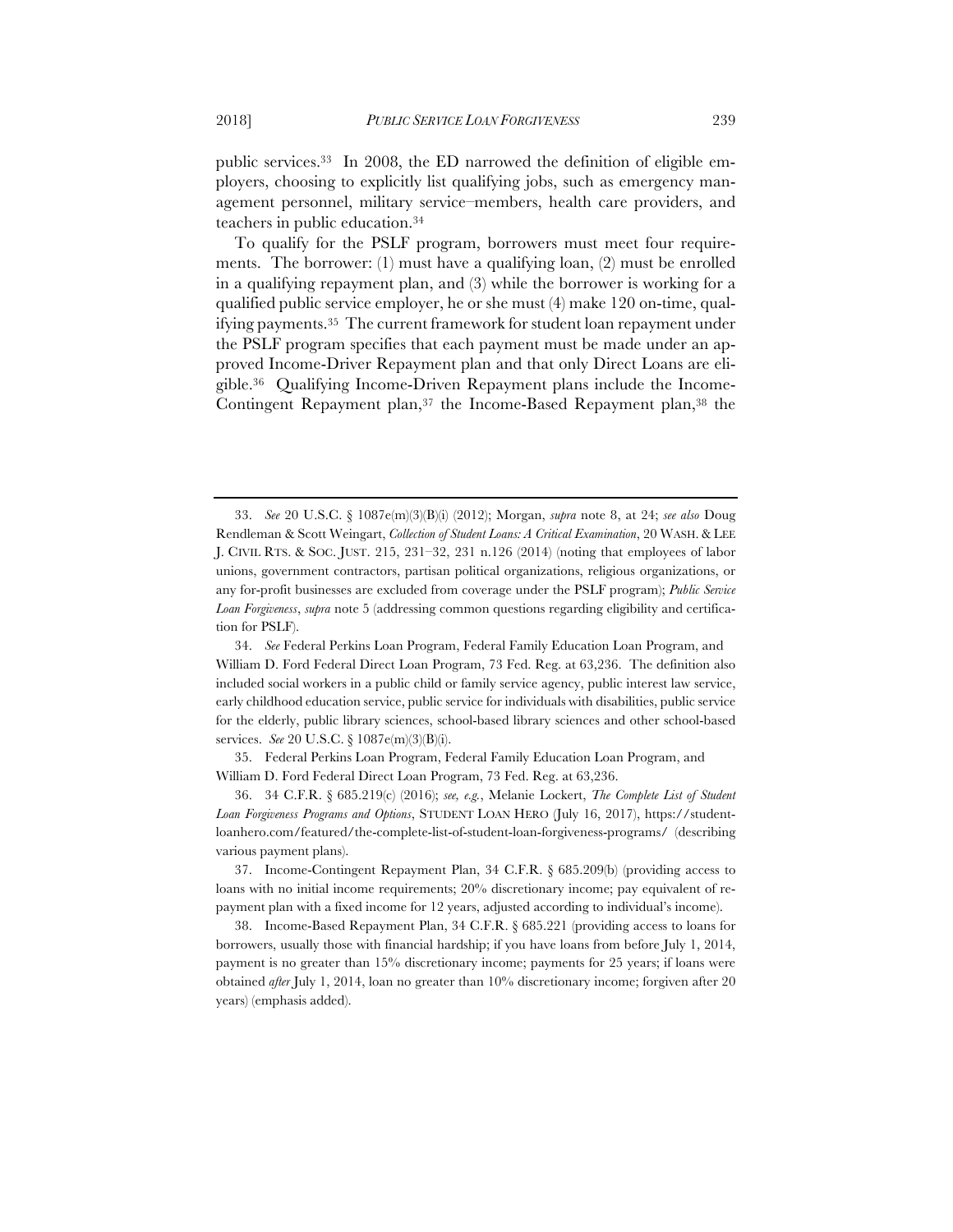Pay As You Earn (PAYE) plan,<sup>39</sup> and the Revised Pay As You Earn repayment (RePAYE) plan.<sup>40</sup> Under these programs, the Direct Loan payment is reduced to no more than 10% of the borrower's discretionary income.41 The PSLF program payment requirement can be met so long as the monthly amount is not less than the amount the borrower would have paid under the Direct Loan standard repayment plan.<sup>42</sup> Thus, the earliest date a borrower under the PSLF program can actually qualify to receive the benefit payment is October 1, 2017.

Borrowers are eligible for enrollment in Income-Driven Repayment plans according to factors such as partial financial hardship. The partial financial hardship determination includes verifying the borrower's annual income and the amount due on the outstanding  $\text{loan}(s)$ .<sup>43</sup> In other words, "a partial financial hardship exists when the annual amount due on all of a borrower's eligible loans, as calculated under a standard ten year repayment plan, exceeds 15% of 'discretionary income.'"44 As such, borrowers must sign and certify an Internal Revenue Service consent form, which tracks tax information independent of the ED and alleviates (but does not eliminate) the burden of confirming the borrowers' financial requirements.45 Loan servicers are obligated to notify borrowers once they have established partial

- 41. *See supra* notes 37–40.
- 42. *See* 20 U.S.C. §§ 1078(a)(9)(A), 1087e(d) (2012).

43. *See* 34 C.F.R*.* §§ 682.215(f), 685.221(f) (establishing the conditions that a borrower must satisfy to qualify for loan forgiveness under IBR, how a loan holder determines whether a borrower made qualifying payments, and provide that the Department of Education (ED) will repay or cancel the loan after twenty-five years if the borrower makes qualifying payments and meets certain requirements).

44. *See Partial Financial Hardship*, EQUAL JUSTICE WORKS, http://www.equaljusticeworks.org/resources/student-debt-relief/income-based-repayment/partial-financial-hardship (last visited Nov. 7, 2017) (noting that a law school graduate practicing as a civil legal aid attorney typically has a high debt-to-income ratio and will qualify for partial financial hardship).

45. *See* Federal Perkins Loan Program, Federal Family Education Loan Program, and William D. Ford Federal Direct Loan Program, 73 Fed. Reg. 63,231, 63,236 (Oct. 23, 2008) (codified at 34 C.F.R. pts. 674, 682, & 685).

<sup>39.</sup> Pay As You Earn Plan (PAYE), 34 C.F.R. § 685.209(a) (providing access to loans for borrowers whose payments are no greater than 10% discretionary income; loan forgiven after 20 years; loan repayment will never exceed ten-year standard repayment and loan forgiven at the end of the term).

<sup>40.</sup> Re-Pay As You Earn Plan (RePAYE), 34 C.F.R. § 685.209(c) (providing access to loans beginning after December 17, 2015; open to all Direct Loan Borrowers regardless of when loan was taken out; caps payment at 10% discretionary income; forgiven after 20 years; includes interest subsidy help cover 50% interest in cases where new payments cannot keep up with accruing interest).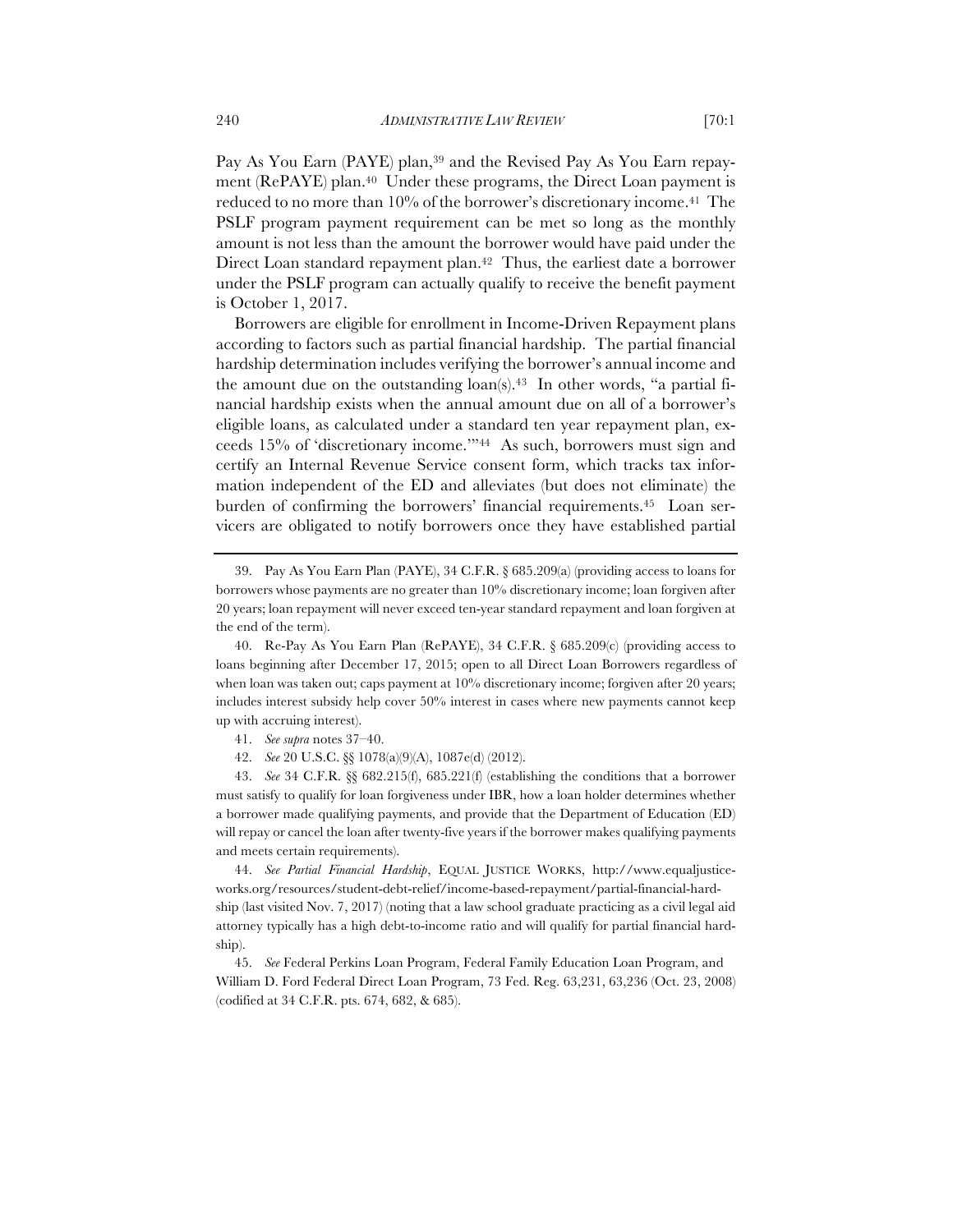financial hardship.46 If a borrower shows partial financial hardship, the loan servicer places the borrower on an Income-Driven Repayment plan.<sup>47</sup> Finally, the loan servicer must identify information that borrowers are required to continually provide in order to remain enrolled in the payment plan.<sup>48</sup>

Nine student loan servicers are currently under contract with the ED, are responsible for handling payment collection and deferment, and provide general customer service for the PSLF program.49 These loan servicers are agency officials who each act in an independent capacity.50 The number of companies providing information related to student loans—including the PSLF program eligibility requirements and other income-driven repayment options—results in information asymmetry within the ED.51 Nevertheless, Congress intended for the ED to offer loan forgiveness through this program; as such, it authorized the agency to delegate authority to loan servicers who carry out Congress's dictate by serving as the primary point of contact for borrowers.52

Moreover, because the ED ultimately oversees the handling of student loans, the enormous amount of student debt is fully committed to the agency.53 If, however, the burden was shifted to the Treasury Department, the debt would be even less manageable, because the Treasury Department is not equipped to handle the types of operational problems students face and that currently burden the ED.54 The Trump Administration seeks to "reenvision the role of the federal government in providing funding for higher

49. *See* Roger Yu & Kevin McCoy, *Trump to Grant Student Loan Servicing Work to Just One Company*, USA TODAY (May 22, 2017, 9:17AM), https://www.usatoday.com/story/money/2017/05/22/trump-grant-student-loan-servicing-work-just-onecompany/102004374/ ("The nine loan service providers are: Navient, CornerStone, Granite State, Great Lakes Educational Loan Services, HESC/Edfinancial, MOHELA, Nelnet, OSLA Servicing and FedLoan Servicing (also known as Pennsylvania Higher Education Assistance Agency, or PHEAA).").

50. *See generally* CONSUMER FIN. PROT. BUREAU, *supra* note 7, at 28 (mentioning that Fed-Loan Servicing brand is an independent contractor employed by the ED).

51. *See* Yu & McCoy, *supra* note 49.

52. *See* Federal Perkins Loan Program, Federal Family Education Loan Program, and William D. Ford Federal Direct Loan Program, 73 Fed. Reg. 63,231, 63,245 (Oct. 23, 2008) (codified at 34 C.F.R. pts. 674, 682 & 685).

53. *See* Baker Donelson, *Washington, D.C. Update—June 2017*, JD SUPRA (June 28, 2017), http://www.jdsupra.com/legalnews/washington-d-c-update-june-2017-67367/.

54. *See id.*

<sup>46.</sup> *See* 34 C.F.R. § 682.215(e)(2).

<sup>47.</sup> *Id.*

<sup>48.</sup> *See id.*; *see also* Income-Based Repayment Notifications, 80 Fed. Reg. 53,143–44 (Sept. 2, 2015).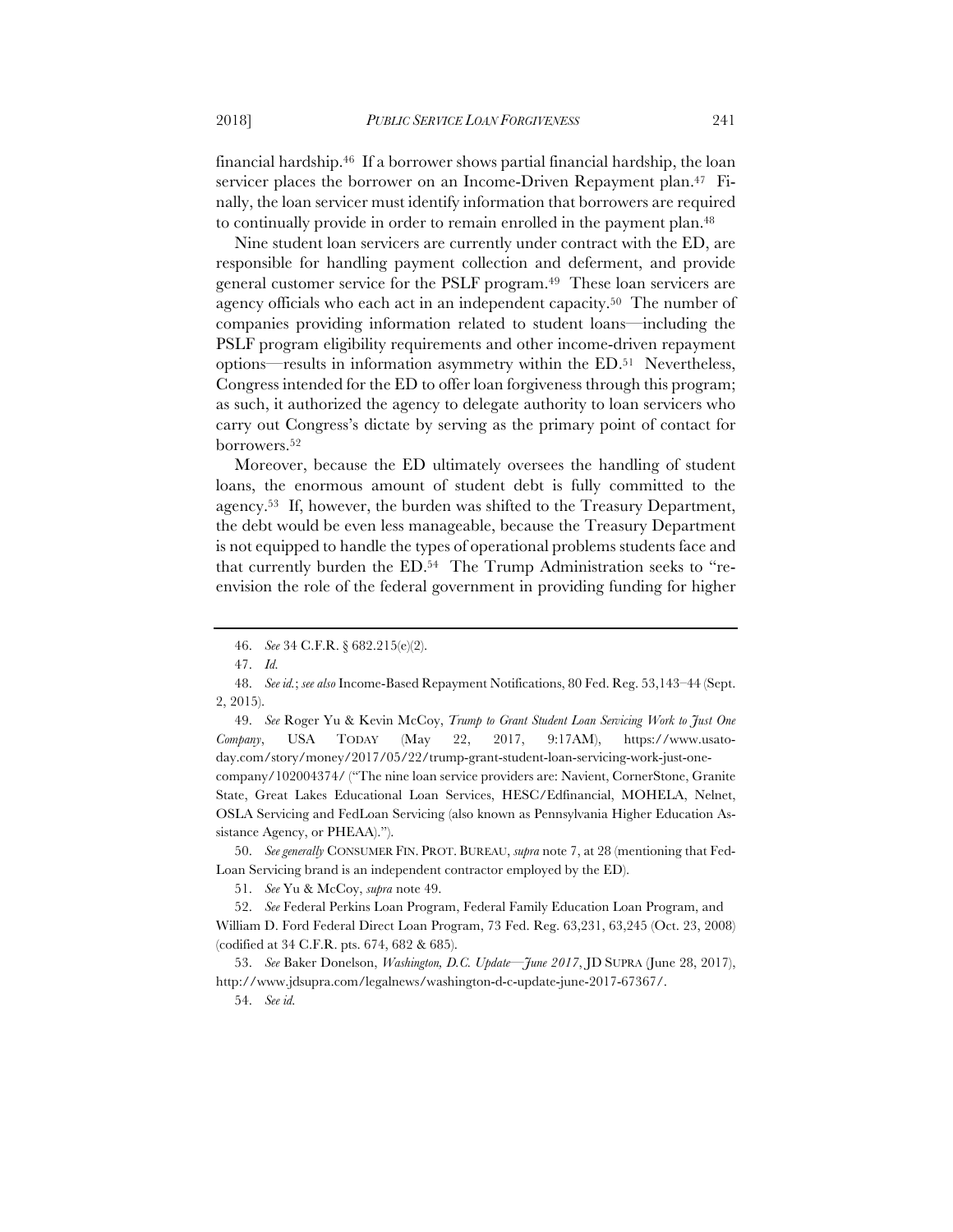education"—notably, through a proposed elimination of the PSLF program.55 Citing a growing need to stabilize agency spending, the proposed budget cut sets out to guarantee that undergraduate student debt relief is not overshadowed by high-income, high-balance graduate borrowers.<sup>56</sup>

The PROSPER Act is Congress' first attempt to address many of the Trump administration's goals for student debt and higher education.<sup>57</sup> Though the bill does not specifically state that the PSLF program is eliminated, it prohibits new borrowers from obtaining Direct Loans, thereby precluding their eligibility to receive the benefit.58 However, Direct Loan borrowers who have existing loans prior to June 30, 2019 would be allowed to take out Direct Loans through October 1, 2024.59 Accordingly, the PSLF program would be available for those borrowers who meet the existing requirements and began borrowing for college at least before 2019.60

# II. FLOATING INFORMATION, TRIAL BALLOONS, PROPOSALS, AND CHANGE OF POSITION: ON WHAT CAN YOU RELY?

The regulatory state communicates with the public through formal and informal communications: from rules, comments, and notices to informal conversations with technical staff.61 A simple Internet search for "public service loan forgiveness eligibility" yields information from numerous sources, including government agencies, universities, newspapers, loan servicing companies, and even the Secretary of Education herself. Unsurprisingly, the public believes that the information they access is reliable if it bears the official license of the United States government.62 However, conceptualizing "the government" as a singular entity that is obligated to convey accurate

<sup>55.</sup> *Id.*

<sup>56.</sup> OFFICE OF MGMT. & BUDGET, BUDGET OF THE U.S. GOVERNMENT: A NEW FOUNDATION FOR AMERICAN GREATNESS FOR FISCAL YEAR 2018 20 (2017). For example, the budget suggests streamlining student Income-Driven Repayment plans into a single plan that would cap a borrower's monthly payment at 12.5%. *Id.* Furthermore, undergraduate borrowers would be eligible to have their balances forgiven after fifteen years of repayment whereas graduate debt would be eligible for repayment only after thirty years. *Id.*

<sup>57.</sup> PROSPER Act, H.R. 4508, 115th Cong. (2017).

<sup>58.</sup> *See* Lanza, *supra* note 19.

<sup>59.</sup> *See id.*

<sup>60.</sup> *Id.*

<sup>61.</sup> *See* Peter Raven-Hansen, *Regulatory Estoppel: When Agencies Break Their Own "Laws"*, 64 TEX. L. REV. 1, 2 (1985).

<sup>62.</sup> *See* Frank C. Newman, *Should Official Advice Be Reliable? Proposals as to Estoppel and Related Doctrines in Administrative Law*, 53 COLUM. L. REV. 374, 374 (1953).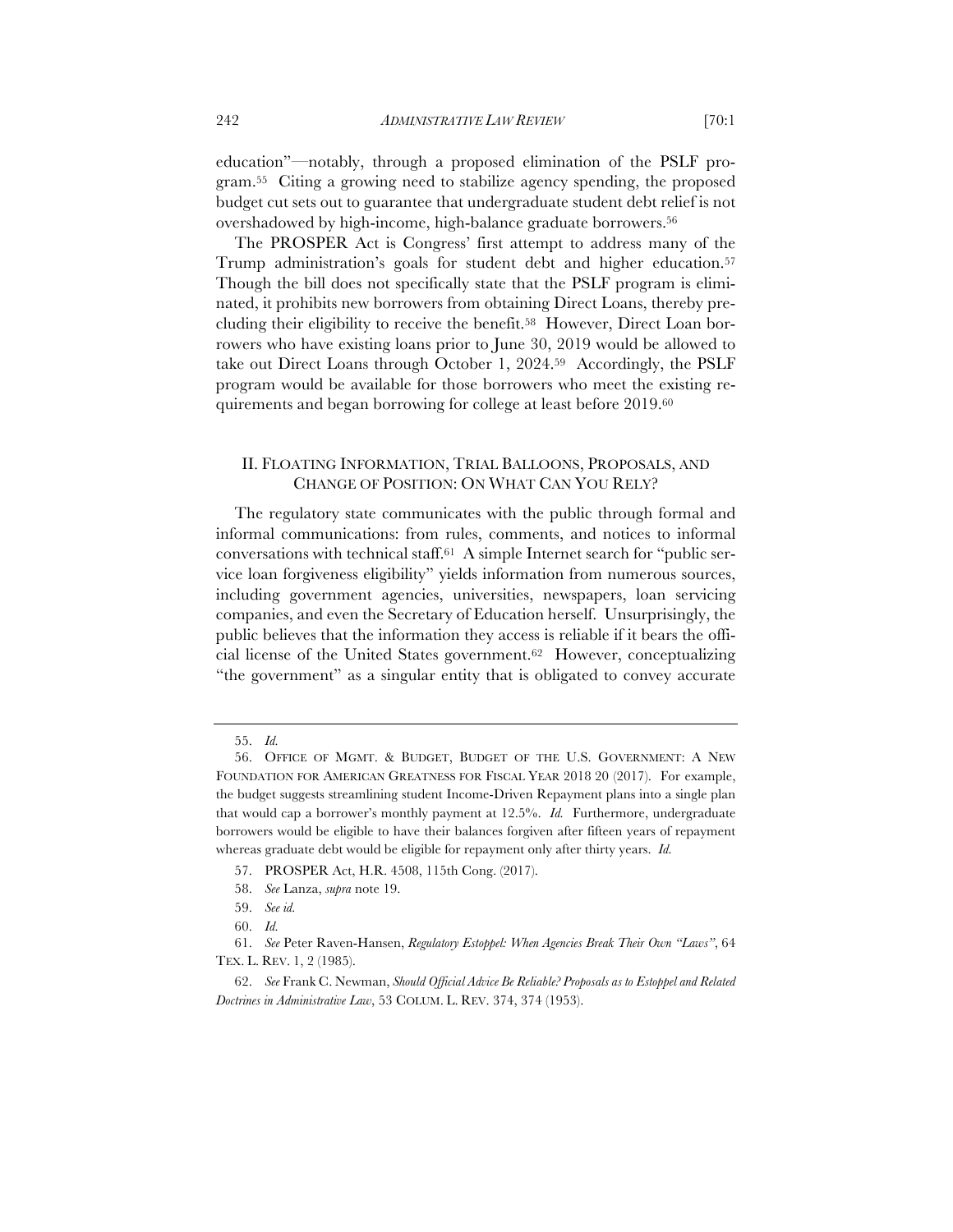and reliable information is a common misconception. 63 The government is comprised of thousands of agencies, departments, branches, boards, committees, groups, and agents that often "say" or "do" things under actual, apparent, or no authority at all.<sup>64</sup> Consequently, the public should exercise caution when relying on any agency communication.

Regardless of origin, it is possible to categorize agency communications into two categories: communications that look reliable and communications that look unreliable. Whether information in these two categories can be relied on varies according to the procedure followed by the agency, the substance of the information conveyed, and to whom the communication was conveyed.65 Of course, these categories are not all-encompassing, and exceptions are common. However, the organizational system is only meant to aid in understanding the broader question of when reliance on federal agencies is justifiable and when it is unquestionably not.

# *A. Communications That Look Reliable*

The public is justified in relying on legislation Congress passes, but it is also reasonable to expect the public to rely on rules that are the result of formal rulemaking procedures.66 Like a statute, a reviewing court generally

<sup>63.</sup> *See, e.g.*, Fin. Crisis Inquiry Comm'n v. Merrill, 332 U.S. 380, 383 (1947) ("It is too late in the day to urge that the Government is just another private litigant, for purposes of charging it with liability."); *see also* POPPER ET AL., ADMINISTRATIVE LAW: A CONTEMPORARY APPROACH 898 n.1 (3d ed. 2016) ("The idea that a citizen ought to be able to rely on direct instruction provided by one who appears to be acting on behalf of a government agency is reasonable enough—but it somewhat misunderstands the very notion of government."); Peter L. Strauss, *Publication Rules in the Rulemaking Spectrum: Assuring Proper Respect for an Essential Element*, 53 ADMIN. L. REV. 803, 810–11 (2001) (observing that the "anthropomorphic tendency to treat agencies as if they were a single human actor is particularly distracting and distorting when one is analyzing a medium that the constituent elements of complex institutions use to speak to each other").

<sup>64.</sup> *See Merrill*, 332 U.S. at 384 ("[A]nyone entering into an arrangement with the Government takes a risk of having accurately ascertained that he who purports to act for the Government stays within the bounds of his authority."); POPPER ET AL., *supra* note 63 ("Taken as a whole, the government is, quite simply, not like any other party in a transaction, as the Court made clear more than 60 years ago [in *Merrill*].").

<sup>65.</sup> *See* Newman, *supra* note 62, at 378–83.

<sup>66.</sup> Rules that are issued through formal rulemaking procedures are "made on the record after opportunity for an agency hearing [following the procedures of] sections 556 and 557 of this title." 5 U.S.C. § 553(c) (2012). *See generally* Raven-Hansen, *supra* note 61, at 47 ("Legislative regulations affect individual rights and obligations by definition, and the procedures with which they are issued—notice, public participation, agency deliberation, formal publication—all invite the public to expect agency compliance.").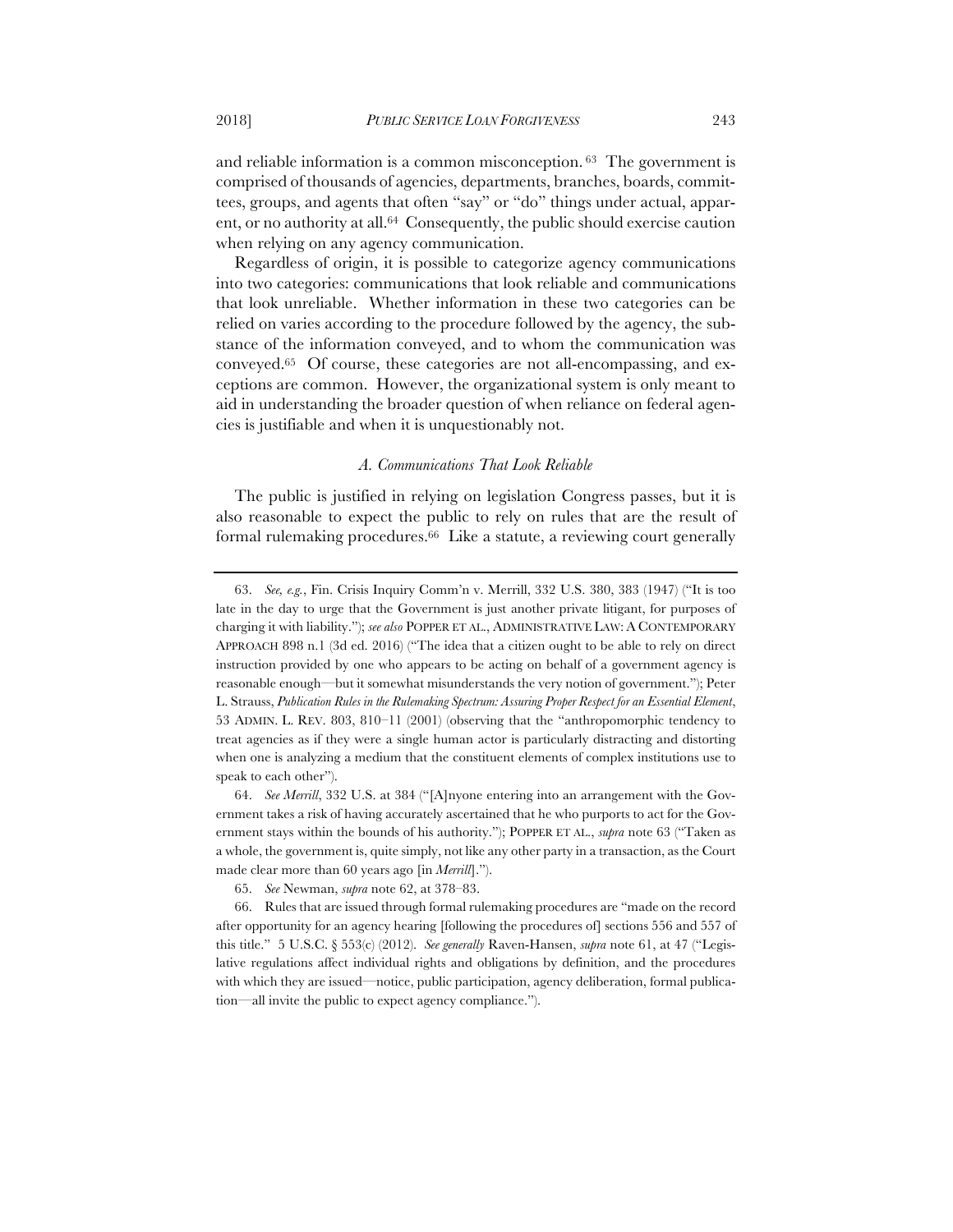will not consider whether the agency was justified in applying or creating a rule, as it is considered to have "the force and effect of law."67 Legislative rulemaking is the most formal, and thus the most reliable, form of agency communication because it follows the procedures for public participation and publication under the Administrative Procedure Act (APA).68 Legislative rules do not always resemble a statute.<sup>69</sup> For example, a "rule" under the APA could be anything promulgated in accordance with § 551's requirements and is generally applicable in the future.<sup>70</sup> Thus, where an agency declares that a communication has the status of a legislative rule or is promulgated in accordance with notice-and-comment procedures, it will usually be characterized as legislative and is one on which the public can justifiably rely.71

The same principle is true with respect to an agency's obligation to abide by its own rules.72 For example, if an agency formally adopts regulations that prescribe a procedure to be followed in administrative proceedings, the public can rely on the agency as being legally bound to follow that procedure.<sup>73</sup>

71. *See* Andersen, *supra* note 68, at 606 (discussing the issue of distinguishing between interpretive and legislative rules, particularly rules that in effect are legislative but not classified as such by the agency); *see also* Dorit Rubinstein Reiss, *Relying on Government in Comparison: What Can the United States Learn from Abroad in Relation to Administrative Estoppel?*, 38 HASTINGS INT'L & COMP. L. REV. 75, 94 (2015) (noting that agency materials "that were either intended to confer benefits and protections on the public, or were created through a formal process . . . [create] public expectations that it will comply with these statements").

72. *See* United States *ex rel.* Accardi v. Shaughnessy, 347 U.S. 260, 268 (1954) (holding that administrative agencies are bound to follow their own rules and regulations and may not depart from existing rules without employing appropriate rulemaking procedures to supersede or amend the agency's position in the previous legislative regulation).

73. *Id.* at 266–67.

<sup>67.</sup> *See* Chrysler Corp. v. Brown, 441 U.S. 281, 302 (1979) (noting that agencies exercising quasi-legislative power must have been granted that authority by Congress and are subject to the limitations Congress imposes).

<sup>68.</sup> *See* William R. Andersen, *Informal Agency Advice—Graphing the Critical Analysis*, 54 ADMIN. L. REV. 595, 602 (2002) (acknowledging that, operationally, legislative rules are the most reliable because a "reviewing court will not entertain a party's challenge to the wisdom of the rule, only to its procedural correctness, its applicability, its freedom from arbitrariness, and its consistency with the constitution").

<sup>69.</sup> *See id.* at 599.

<sup>70.</sup> 5 U.S.C. § 551; *see, e.g.*, Linoz v. Heckler, 800 F.2d 871, 877–78 (9th Cir. 1986) (invalidating rule that denied applicant Medicaid benefit in hospital manual, which constituted a substantive rule that required notice-and-comment rulemaking procedure); John F. Manning, *Nonlegislative Rules*, 72 GEO. WASH. L. REV. 893, 893 (2004) (noting that interpretive rules do not have fixed criteria for determining the difference between an interpretation and a new rule that is effectively a new regulation).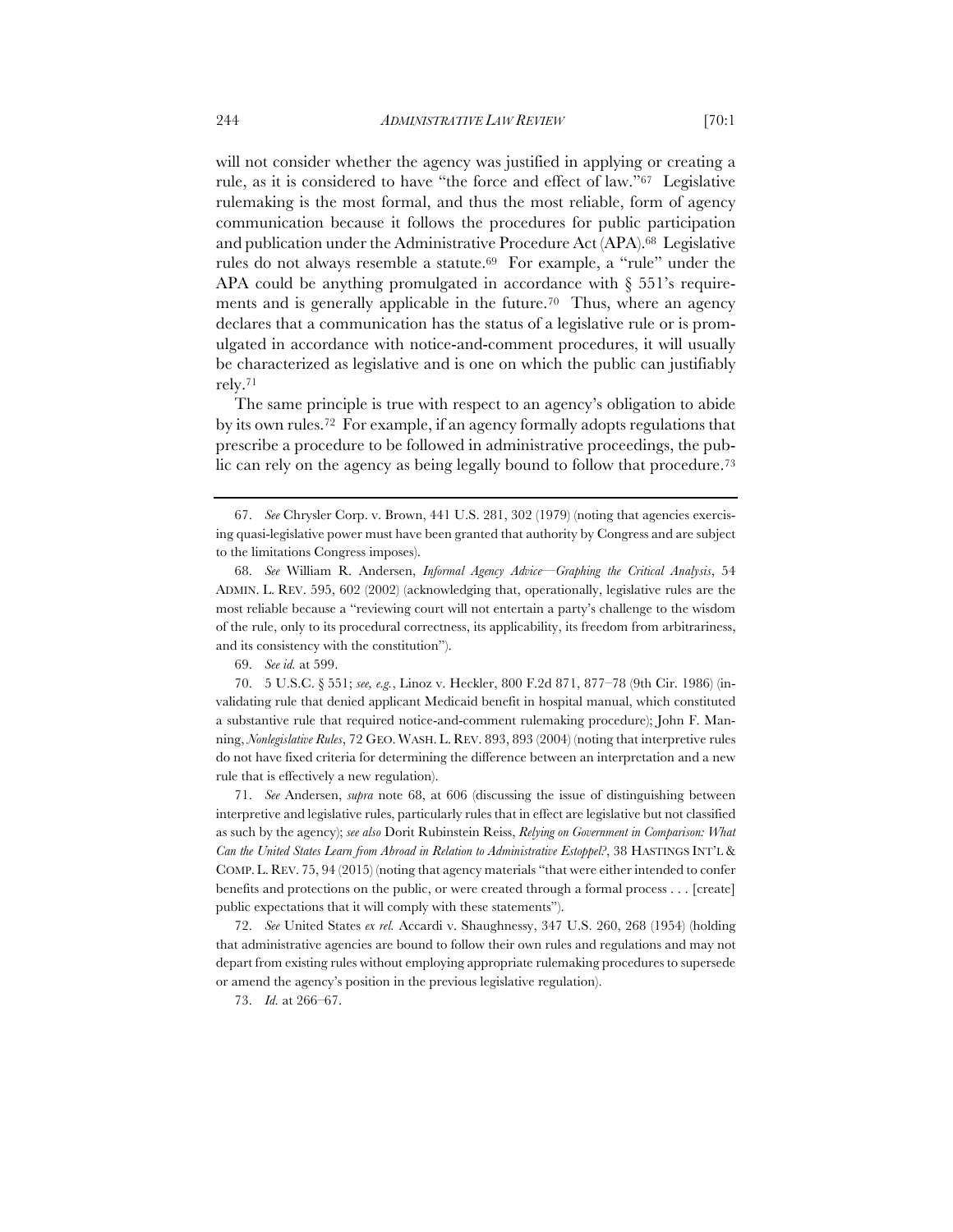In *United States ex rel. Accardi v. Shaughnessy*,74 the U.S. Supreme Court held that the Board of Immigration Appeals (the Board) was required to exercise its own judgment over the petitioner's appeal of his denied suspended deportation pursuant to existing valid regulations.75 The petitioner alleged that the Attorney General's "hit list" of deportees whom he planned to deport (which included the petitioner) improperly precluded the Board from exercising its independent discretion.76 In finding for the petitioner, the Court reaffirmed the Board's duty to comply with existing regulations and ordered that the petitioner be permitted to prove that the Board had not done so on remand.77

Whereas formal rules and regulations look reliable and generally are, other informal agency communications look reliable to the public but are not always reliable. When an agency issues guidance to interpret one of its regulations, it does not need to follow notice-and-comment rulemaking procedures under the APA.<sup>78</sup> An agency engaging in "interpretive rulemaking" acts without an express delegation of rulemaking authority in order to fill in gaps in existing rules and regulations, or to put the public on notice of anticipated policies.79 Given this express purpose, it is reasonable that the public might take the information in these communications at face value and conform their behavior accordingly.80 However, because the agency is free to change its interpretation without notice to the public, interpretive rules are generally non-reviewable because they are not considered final agency action. 81 Therefore, because these rules are typically issued quickly and inexpensively, they merely represent a flexible way for agencies to supplement

77. *Id.* at 267–68.

80. *See* Andersen, *supra* note 68, at 596.

81. *See, e.g.*, 5 U.S.C.  $\&$  553(b)(B), (d)(3) (permitting rules to be promulgated without notice-and-comment procedures for "good cause" in the case of an emergency); *cf.* Snowa v.

<sup>74.</sup> 347 U.S. 260 (1954).

<sup>75.</sup> The regulations provided that the Board of Immigration Appeal's decision would be final except when reviewed by the Attorney General. *Id.* at 266 (citing 8 C.F.R.  $\S 6.1(d)(1)$ (Rev. 1952)).

<sup>76.</sup> *See Accardi*, 347 U.S. at 262, 267 (offering proof that the Commissioner of Immigration told his lawyer that nothing could be done because the petitioner's name was on the list of "unsavory characters").

<sup>78.</sup> *See* 5 U.S.C. § 553(b)(A) (2012) (exempting "interpretative rules, general statements of policy, [and] rules of agency organization, procedure, or practice" from the notice-andcomment requirement). Interpretive rules are still required to be published in the *Federal Register*. *See id.* § 552(a)(1)(D).

<sup>79.</sup> *See, e.g.*, Perez v. Mortg. Bankers Ass'n, 135 S. Ct. 1199, 1204 (2015) (citing Shalala v. Guernsey Mem'l Hosp., 514 U.S. 87, 99 (1995)) (noting that issuing interpretive rules is easier for agencies because they do not have the force and effect of law, but rather "advise the public of the agency's construction of the statutes and rules which it administers").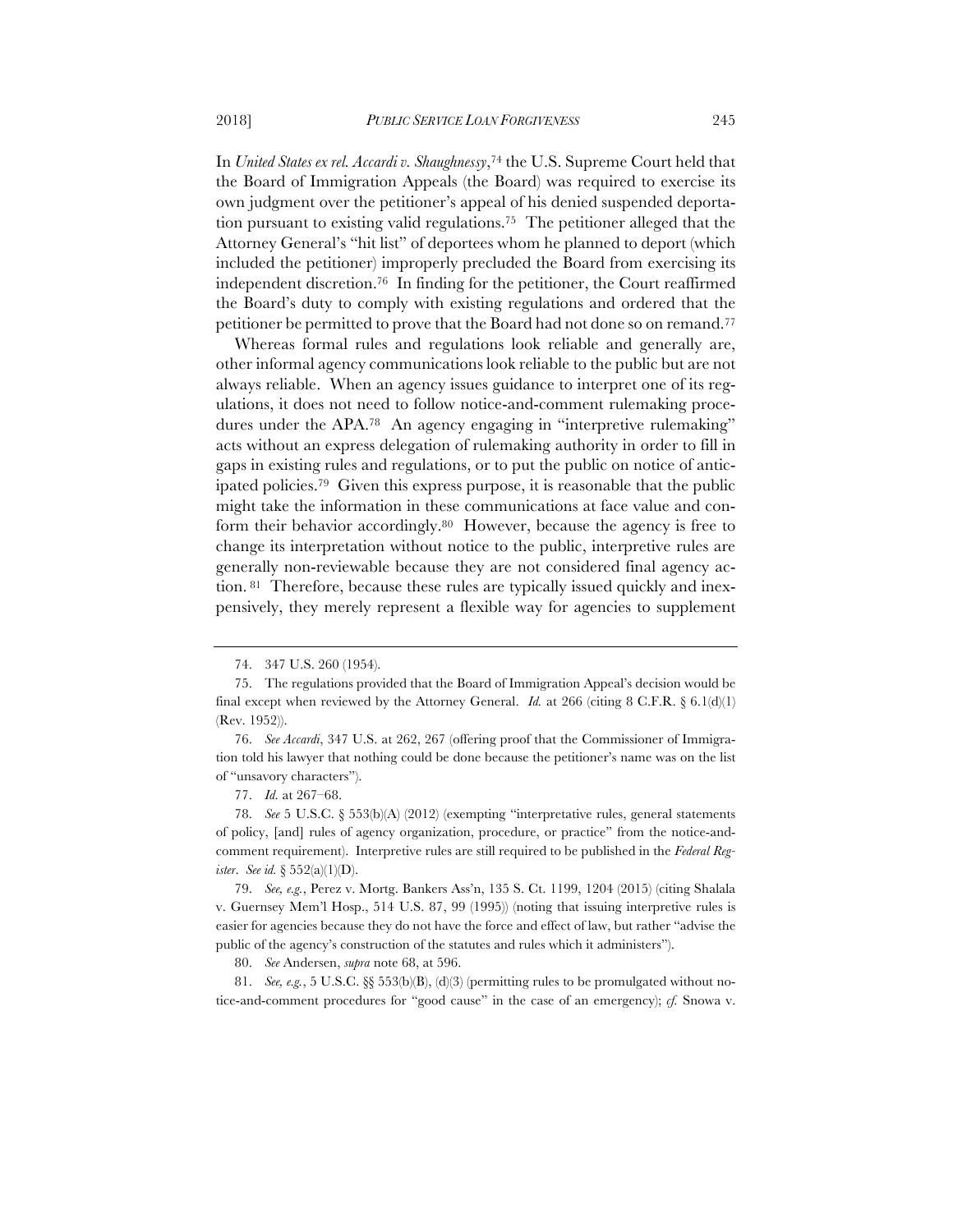existing law and are generally unreliable forms of agency communications.<sup>82</sup>

Advisory opinions may come in the form of statements or letters and express to the public the agency's position on a set of facts or policy.83 In *Perez v. Mortgage Bankers Ass'n*,84 the Department of Labor issued opinion letters informing mortgage-loan officers they did not qualify for the administrative exception to overtime pay requirements under the Fair Labor Standards Act of 1938.85 The U.S. District Court for the District of Columbia, in reviewing a challenge to revised findings issued by the agency, previously held that the interpretation constituted an interpretive rule exempt from notice-and-comment procedures.86 On appeal, the U.S. Circuit Court of Appeals for the District of Columbia reversed, holding in part that the 2004 interpretation conflicted with the present interpretation significantly and that the 2010 interpretation had to be vacated.<sup>87</sup> Finally, the Supreme Court granted certiorari to clarify the issue, concluding that interpretive rules are not subject to notice-and-comment rulemaking requirements pursuant to the plain language in  $\S 553(b)$  of the APA.<sup>88</sup> As illustrated by the Court's opinion, guidance documents are communications that are ultimately unreliable because they can be changed quickly.

Other forms of agency communications that seem reliable but are sometimes unreliable are informal agency adjudications and negotiated rulemakings.89 Although formal adjudication resembles a judicial proceeding before an Article III court, only the parties to an administrative adjudication

Comm'r of Internal Revenue, 123 F.3d 190, 197 (4th Cir. 1997) (holding that nonlegislative rules are generally given considerable weight if they are promulgated in furtherance of the congressional mandate "in a reasonable manner").

<sup>82.</sup> *See, e.g.*, Hoctor v. USDA, 82 F.3d 165, 167 (7th Cir. 1996) (recognizing the power of administrative agencies to interpret their own legislative rules, and discussing the reasons why formalities during that process are unnecessary); *see also* Manning, *supra* note 70, at 914–16.

<sup>83.</sup> *See* Strauss, *supra* note 63, at 805 (noting that these types of communications are "salutary forms of informal agency action" and their weight typically turns on a court's determination of their finality).

<sup>84.</sup> 135 S. Ct. 1199 (2015).

<sup>85.</sup> *Id.* at 1204–05.

<sup>86.</sup> *Id.* at 1205 (citing Mortg. Bankers Ass'n v. Solis, 864 F. Supp. 2d 193, 203 n.7 (D.D.C. 2012) (declining to apply the decision in *Paralyzed Veterans of Am. v. D.C. Arena L.P.*, 117 F.3d 579, 589 (1997), because the Mortgage Bankers Association could not show they detrimentally relied on the 2004 interpretation)).

<sup>87.</sup> *Id.* at 1205–06 (citing Mortg. Bankers Ass'n v. Harris, 720 F.3d 966, 967 (D.C. Cir. 2013)).

<sup>88.</sup> *Perez*, 135 S. Ct. at 1206.

<sup>89.</sup> *See* Peter H. Schuck & Steven Kochevar, *Reg Neg Redux: The Career of a Procedural Reform*, 15 THEORETICAL INQUIRIES L. 417, 445 (2014).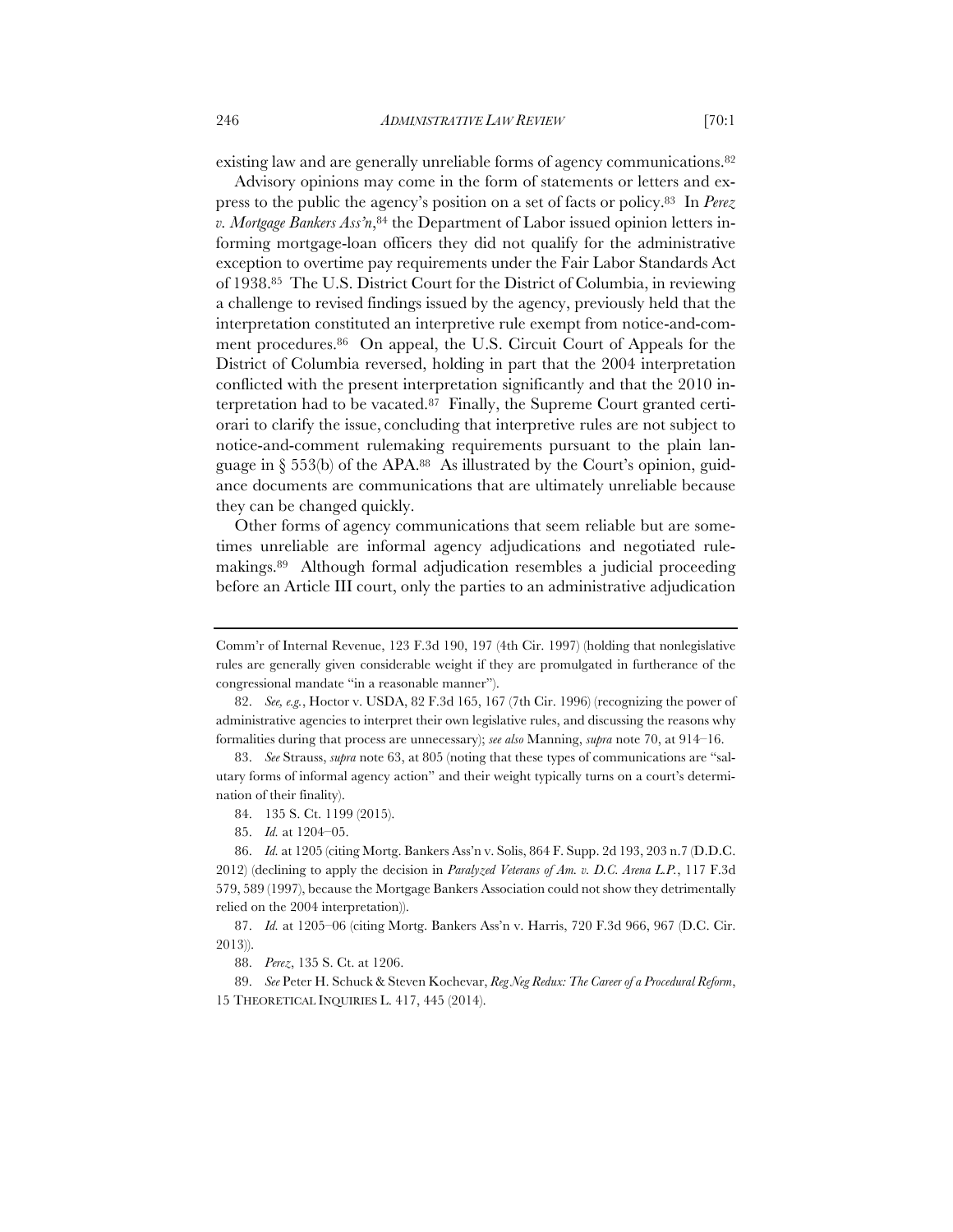are bound by its decisions.90 Moreover, because adjudication leads to some sort of "order," or retrospective decision about a particular party, courts will review the agency's decision on the administrative record using the "substantial evidence" test.91 Similarly, negotiated rulemaking procedures seem reliable because both parties to the negotiation are actively representing their interests.92 Nevertheless, these types of informal rulemaking procedures are not always reliable because courts will give great weight to the agency's position despite the fact that resulting interpretations are not always fair or open to full public participation.93

Finally, when the public seeks clarification or confirmation of their understanding of official agency information or action, they will likely assume the information they receive is correct and conform their behavior accordingly.94 Agency communications in the form of oral advice, informal guidance documents, or actions addressed to subordinate officials are not legally binding on the agency nor the public;95 therefore, they are ultimately unreliable.96

# *B. Communications That Look Unreliable*

Handbooks and staff manuals promulgated by an administrative agency may additionally seem unreliable to the public; however, courts hold that these documents will bind an agency under certain circumstances.97 While this type of agency communication is not as reliable as formal or most informal rules, the agency is held to a higher standard if it interprets a statute without a lawmaking pretense in mind and without going through notice-

93. *See* Choo, *supra* note 92, at 1097–1100 (concluding that negotiated rulemaking should be more strictly reviewed than what is required under the *Chevron* doctrine).

- 94. *See* POPPER ET AL., *supra* note 63, at 895.
- 95. *See* Newman, *supra* note 62, at 379–80.

<sup>90.</sup> *See* POPPER ET AL., *supra* note 63, at 629 (explaining that agency adjudications permit "only the parties to the proceeding and those interveners the agency determines will be of value in the decisionmaking process").

<sup>91.</sup> *See* 5 U.S.C. § 706(2)(E) (2012).

<sup>92.</sup> *See* Negotiated Rulemaking Act, 5 U.S.C. §§ 561–569; *see also* Robert Choo, *Judicial Review of Negotiated Rulemaking: Should* Chevron *Deference Apply?*, 52 RUTGERS L. REV. 1069, 1095 (explaining that parties to negotiated rulemakings typically agree "to support the consensus proposal and refrain from litigation once it becomes final").

<sup>96.</sup> *See, e.g.*, Office of Pers. Mgmt. v. Richmond, 496 U.S. 414, 416 (1990) (declining to require the agency to deliver benefits to a federal employee who relied on an agent's inaccurate advice; noting that the claimant in that case failed to prove "affirmative misconduct" that would warrant such a remedy). *See generally* Reiss, *supra* note 71, at 79–88 (discussing Supreme Court jurisprudence surrounding the issue of reliance on an agency's misrepresentation of a regulation).

<sup>97.</sup> *See, e.g.*, De La Mota v. U.S. Dep't of Educ., 412 F.3d 71, 82 (2005).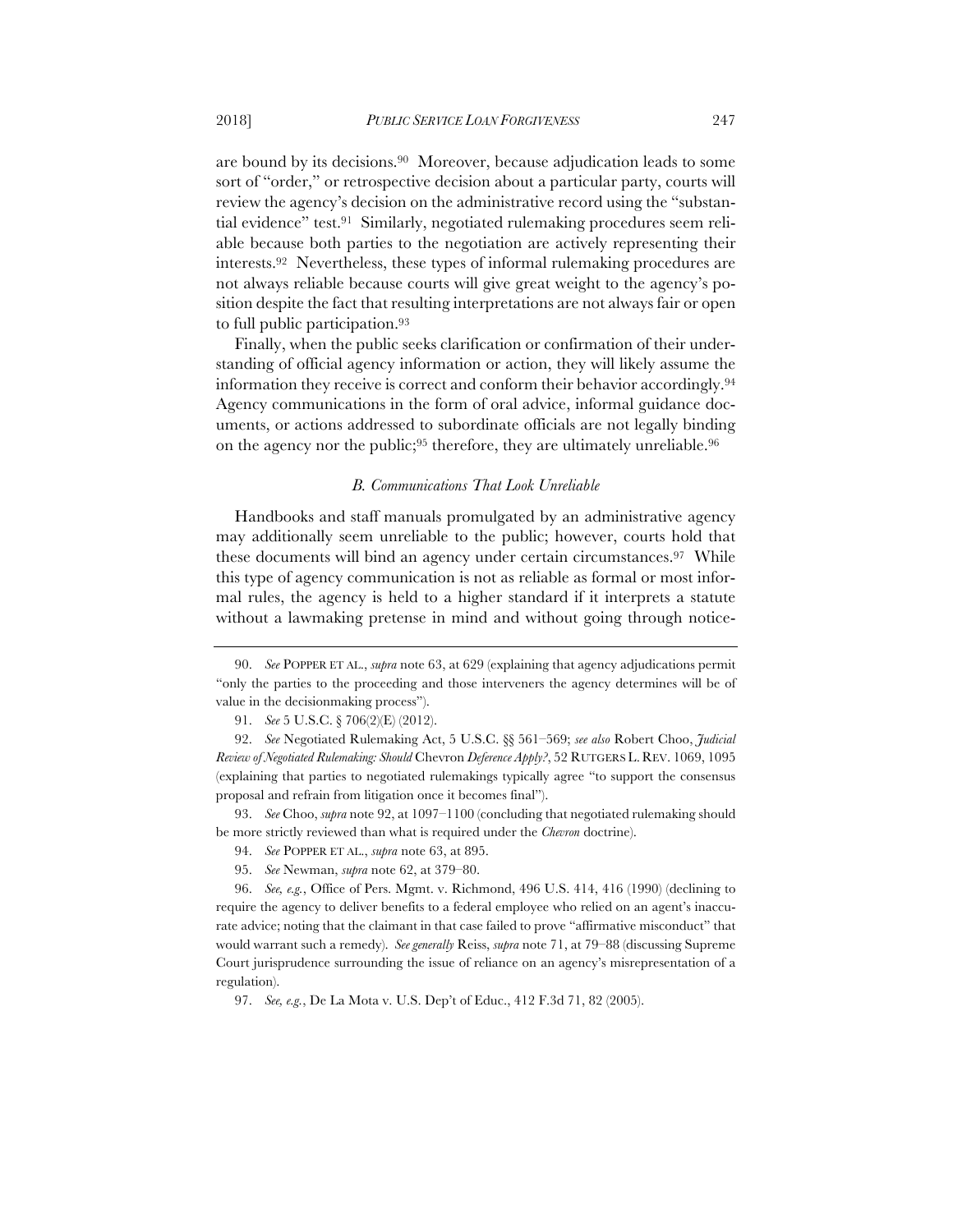and-comment procedures.98

For example, when Marisol De La Mota, one of three public service attorneys who provided legal services for children in low-income families, was denied cancellation of her student Perkins Loans under a provision in the Higher Education Act, she challenged the ED's interpretation of the program under the APA.99 On appeal from the U.S. District Court for the Southern District of New York,100 the Second Circuit noted that the ED provided participation instructions through handbooks and gave ad hoc advice through telephone conversations and e-mails to the lending institutions.101 In addition, the ED issued a Student Financial Aid Handbook to participating schools,102 and continued to advise the participating schools regarding how to handle applications for loan forgiveness.<sup>103</sup> Notably, the Handbooks contained a qualification not present in the statute: that services provided by lawyers like De La Mota be extended "only" to high-risk children.104

The court first examined the legislative history of the program, noting that it was enacted to encourage qualified graduates to enter into typically lowpaying careers that provide necessary legal services for children and low-income families.105 The court opined that the ED applied its interpretation of the statute "as articulated through the two agency Handbooks . . . and a few ad hoc e-mails."106 Because the Handbook and statements by ED employees lacked the authority to make policy, the statutory text and congressional intent prompted the court to reverse in favor of De La Mota.107 While the outcome in *De La Mota* was favorable for the borrowers, it is common for reviewing courts to give deference to an agency's interpretation of its own

<sup>98.</sup> *Id.* at 79.

<sup>99.</sup> *Id.* at 76. The program authorized cancellation to borrowers "providing, or supervising the provision of, services to high-risk children who are from low-income communities and the families of such children." *Id.* at 82 (quoting 20 U.S.C.  $\S$  1087ee(a)(2)(I) (2012)).

<sup>100.</sup> De La Mota v. U.S. Dep't of Educ., No. 02 Civ. 4276, 2003 WL 22038741, at \*2–3 (S.D.N.Y. Aug. 29, 2003).

<sup>101.</sup> *See De La Mota*, 412 F.3d at 75 (noting that the borrower applies to the lending school, which ultimately determines whether the applicant is eligible for loan cancellation).

<sup>102.</sup> *Id.*

<sup>103.</sup> *Id.* at 76.

<sup>104.</sup> *Id.* (continuing to describe a "neutral, independent office" called "the Federal Student Aid Ombudsman," which acted as a "[ED] contact for borrowers and, on request, attempt[ed] to resolve disputes with lenders, though the Ombudsman lack[ed] the power to reverse a determination by a lending institution").

<sup>105.</sup> *Id.* at 78 (quoting H.R. REP. NO. 102–447, at 66 (1992)).

<sup>106.</sup> *Id.*

<sup>107.</sup> *Id.* at 82.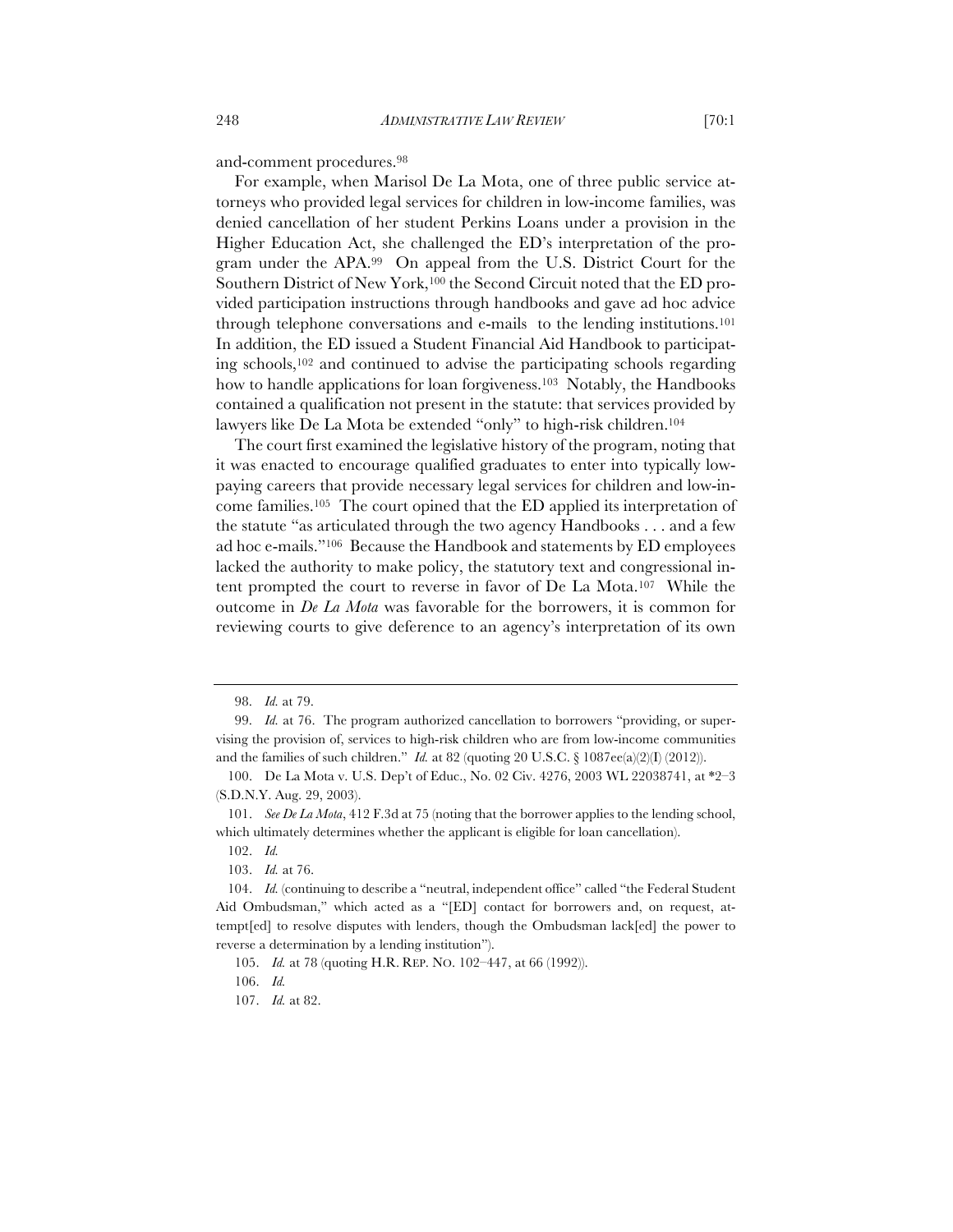regulations articulated through handbooks, manuals, and even private letters.108

Another form of communication on which the public cannot justifiably rely is information disseminated through the media.109 At nearly every level, agency officials provide information, guidance, findings, or simply communicate with the public on a wide range of subjects—from how to benefit from the national forests to whether someone can market securities.110 It is not difficult to imagine the ramifications of fake media platforms disseminating inaccurate or misleading information while bearing the official license of official government communication.111 To maintain the integrity of the administrative state, federal agencies should exercise due diligence in order to ensure their information is reliable and accurate.<sup>112</sup> As a practical matter, these communications are patently unreliable given that they do not provide official, binding information.113

#### III. WHERE CAN ED GO FROM HERE?

A paradigm exists between an agency's need to supply the public with information and peoples' expectations that the information disseminated by the government is reliable.114 Understanding and measuring the reliability of agency communications depends in part upon whether the agency has the authority to decide the particular issue in the first place.115 If so, the question

<sup>108.</sup> *See, e.g.*, Polycarpe v. E&S Landscaping Serv., Inc., 616 F.3d 1217, 1225 (11th Cir. 2010) (holding that agency opinion letters are considered persuasive authority that, although not binding on the court's review, are accorded "respect"); Cmty. Health Ctr. v. Wilson-Coker, 311 F.3d 132, 138 (2d Cir. 2002) (quoting Wis. Dep't of Health & Family Servs. v. Blumer, 534 U.S. 473, 497 (2002) ("[E]ven relatively informal [Health Care Financing Administration] . . . interpretations, such as letters from regional administrators, 'warrant[ ] respectful consideration' due to the complexity of the statute and the considerable expertise of the administering agency.").

<sup>109.</sup> *See* Sam Kalen, *The Transformation of Modern Administrative Law: Changing Administrations and Environmental Guidance Documents*, 35 ECOLOGY L.Q. 657, 660 (2008) ("Indeed, the ability to provide the public with easy access to information through the internet has transformed the way administrative agencies operate.").

<sup>110.</sup> *See* Newman, *supra* note 62, at 374–75, 378.

<sup>111.</sup> *See* Matthew P. Hintz, *An Interview with Elizabeth Day Hochberg, Assistant General Counsel, General Services Administration*, LANDSLIDE, March–April 2014, at 9, 58.

<sup>112.</sup> *Id.* at 9.

<sup>113.</sup> For more on the effects of modern technology and the way administrative agencies operate, see Kalen, *supra* note 109, at 660–73.

<sup>114.</sup> *See* Edward Rubin, *The Myth of Accountability and the Anti-Administrative Impulse*, 103 MICH. L. REV. 2073, 2120 (2005); Newman, *supra* note 62, at 374.

<sup>115.</sup> *See* Kalen, *supra* note 109, at 659.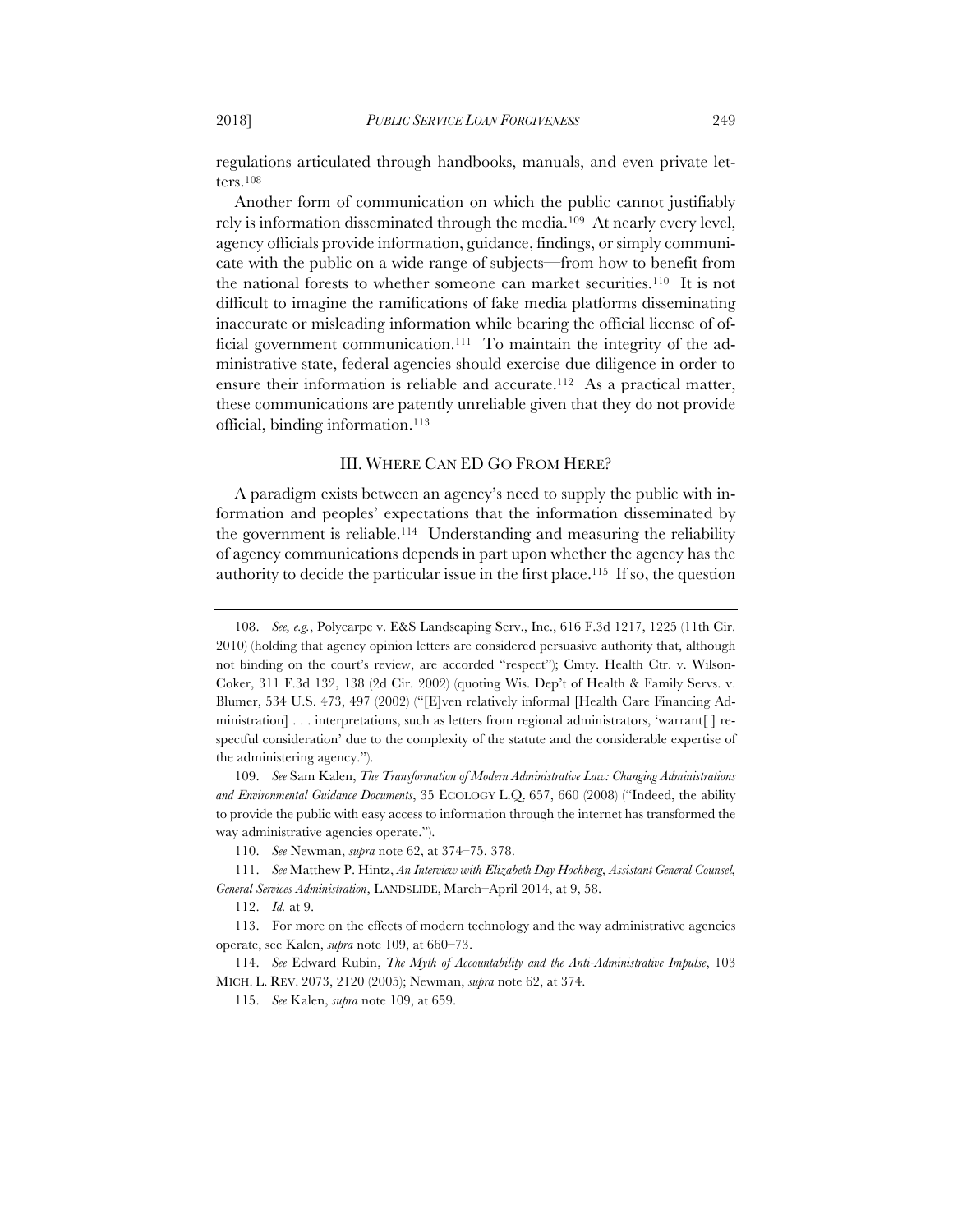becomes whether the agency can remedy the challengers' injuries on an ad hoc basis, or is it necessary to change the rule such that it only affects future rights and obligations.

## *A. Discretion, Interpretation, and Detrimental Reliance*

Whether agency communications are reliable is a concept that cannot be divorced from the level of deference courts will afford those policies in any particular case.116 Put simply, if a court decides that "Congress has directly spoken to the precise question at issue," courts must adhere to the statutory command.117 Conversely, if the statutory language is ambiguous, courts may defer to the agency's reasonable interpretation.<sup>118</sup>

Agencies have declared in the past that specific programs do not create any right or benefit to rely on.119 For example, the Obama Administration's Deferred Action for Childhood Arrivals (DACA) policy initiative provided young, undocumented immigrants brought into the United States as children an opportunity to avoid deportation.<sup>120</sup> Secretary of the Department of Homeland Security, Janet Napolitano, signed the directive, which stated in part that "in the exercise of our prosecutorial discretion, the Department of Homeland Security (DHS) should enforce the nation's immigration laws against certain young people who were brought to this country as children and know this country as home."121 Applicants were unable to rely on the

<sup>116.</sup> *Id.*

<sup>117.</sup> Chevron U.S.A., Inc. v. Nat. Res. Def. Council, Inc., 467 U.S. 837, 842–43 (1984).

<sup>118.</sup> Kalen, *supra* note 109, at 702 (citing Barnhart v. Walton, 535 U.S. 212, 217–18 (2002)).

<sup>119.</sup> *See* Heckler v. Cmty. Health Servs., Inc., 467 U.S. 51, 58–59 (1984) (denying collection of overpayments pursuant to an oral statement delivered by intermediary of the agency); Schweiker v. Hansen, 450 U.S. 785, 789 (1981) (holding that a claims manual of the Social Security Administration had no legal force and did not bind officials). *But see* U.S.A Group Loan Servs., Inc. v. Riley, 82 F.3d 708, 714–15 (1996) (holding that the ED's university Handbook was binding upon agency in approving payment of benefits under loan cancellation program).

<sup>120.</sup> *See* U.S. CITIZENSHIP AND IMMIGRANT SERVS., U.S. DEP'T OF HOMELAND SEC., OMB NO. 1615-0124, INSTRUCTIONS FOR CONSIDERATION OF DEFERRED ACTION FOR CHILDHOOD ARRIVALS (2013).

<sup>121.</sup> *See* Memorandum from Janet Napolitano, Sec'y, U.S. Dep't of Homeland Sec., to David V. Aguilar, Acting Comm'r, U.S. Customs & Border Prot., Alejandro Mayorkas, Dir., U.S. Citizenship & Immigration Servs., & John Morton, Dir., U.S. Immigration & Customs Enforcement 1 (June 15, 2012); *see also* Janet Napolitano, *The Truth About Young Immigrants and DACA*, N.Y. TIMES (Nov. 30, 2016), https://www.nytimes.com/2016/11/30/opinion/thetruth-about-young-immigrants-and-daca.html (relaying her personal experience as Secretary and the implementation difficulties due to the limited authority of the executive branch to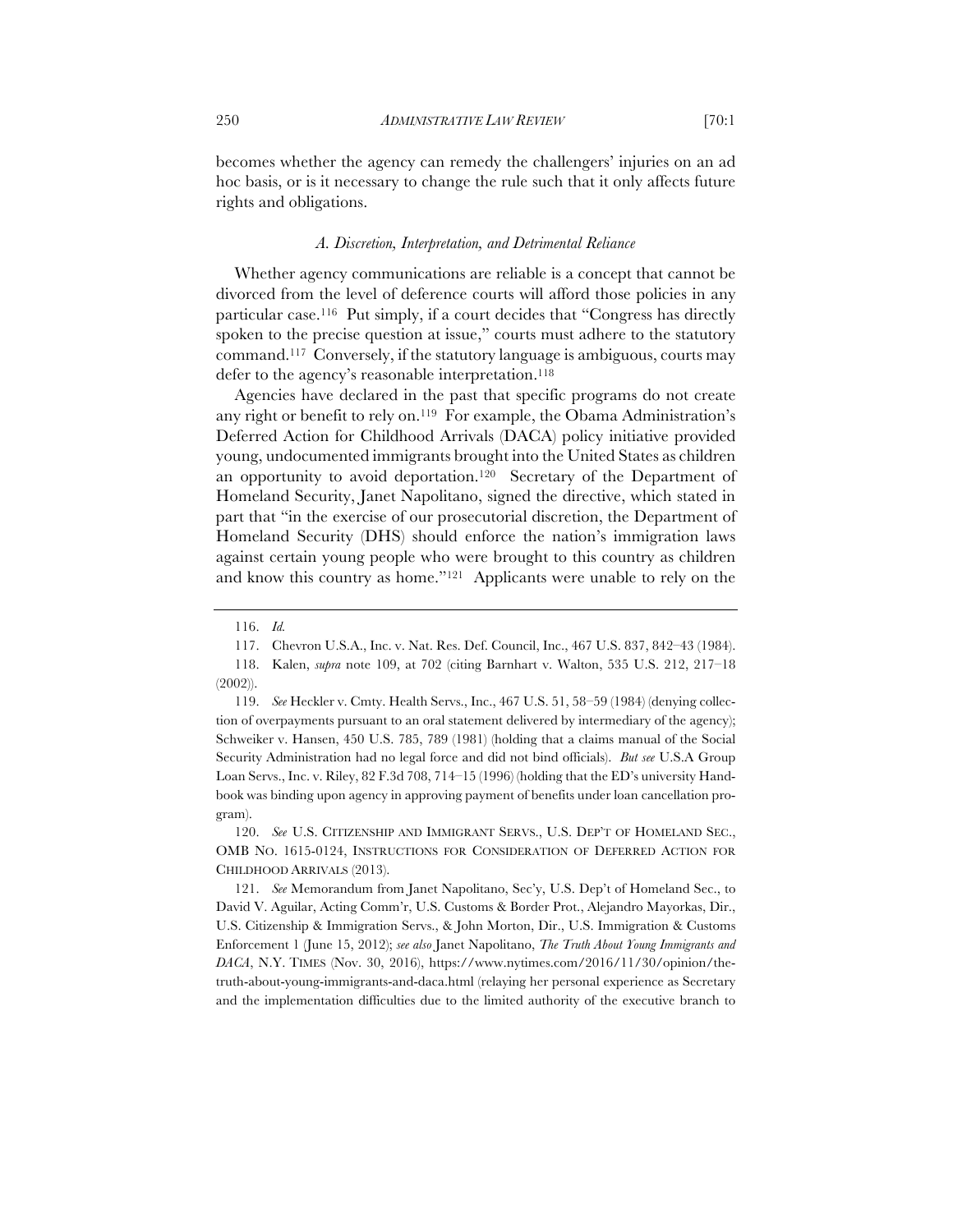communication in court because it was a nonbinding general statement of policy.122 Moreover, the statement merely allowed immigration officials to enforce immigration laws at their discretion, provided those decisions were within their legal authority.<sup>123</sup> Because the statement was necessarily inconsistent with the President's policy goal, the immigration officials' exercise of discretion was considered outside their legal authority.<sup>124</sup>

Policy statements such as DACA, which are implemented with an eye toward maintaining discretion, are unenforceable, unreviewable agency actions.125 It is possible DACA claimants could have tried to argue that the policy was "practically binding, and thus [rose] to the level of a substantive, legislative rule;"126 however, DHS explicitly declared the policy "may not be relied upon to create any right or benefit, substantive or procedural, enforceable by law by any party in any administrative, civil, or criminal matter."127 This was precisely the issue in *Appalachian Power Co. v. EPA*,128 where the agency's policy statement ordering states to comply with programs under the Clean Air Act precluded "enforcement actions on the policies or interpretations formulated in the document."129

A recently filed American Bar Association (ABA) complaint against the ED is another noteworthy example of a debatable characterization of agency communications.130 Just as the Environmental Protection Agency (EPA) argued in *Appalachian Power Co.*, the ED now alleges it is merely acting pursuant

125. Arco, *supra* note 122, at 511–12.

126. *Id. See generally* Andersen, *supra* note 68, 606–08 (identifying ways in which a claimant can argue that a policy has a legal practical impact on the parties, such as examining how the agency treats the rule).

127. Arco, *supra* note 122, at 510–11.

128. 208 F.3d at 1022 (noting that agency action, to be considered final, must mark the consummation of the agency's decisionmaking process and be an action by which rights or obligations have been determined or from which legal consequences will follow).

129. *Id.* at 1020–22 (holding that the EPA policy statement was a procedurally invalid legislative rule and for all practical purposes "binding").

130. Complaint, ABA v. U.S. Dep't of Educ. (D.D.C. filed Dec. 20, 2016).

work within the existing legal framework).

<sup>122.</sup> *See* Jessica Arco, *A DREAM Turned Nightmare: The Unintended Consequences of the Obama Administration's Deferred Action for Childhood Arrivals Policy*, 82 GEO. WASH. L. REV. 493, 497, 510 (2014).

<sup>123.</sup> *Id.* at 509.

<sup>124.</sup> *Id.* at 510–11; *cf.* Appalachian Power Co. v. EPA, 208 F.3d 1015, 1020–22, 1026– 28 (D.C. Cir. 2000) (holding that the Environmental Protection Agency (EPA) treated the policies in the document as "binding" for all intents and purposes).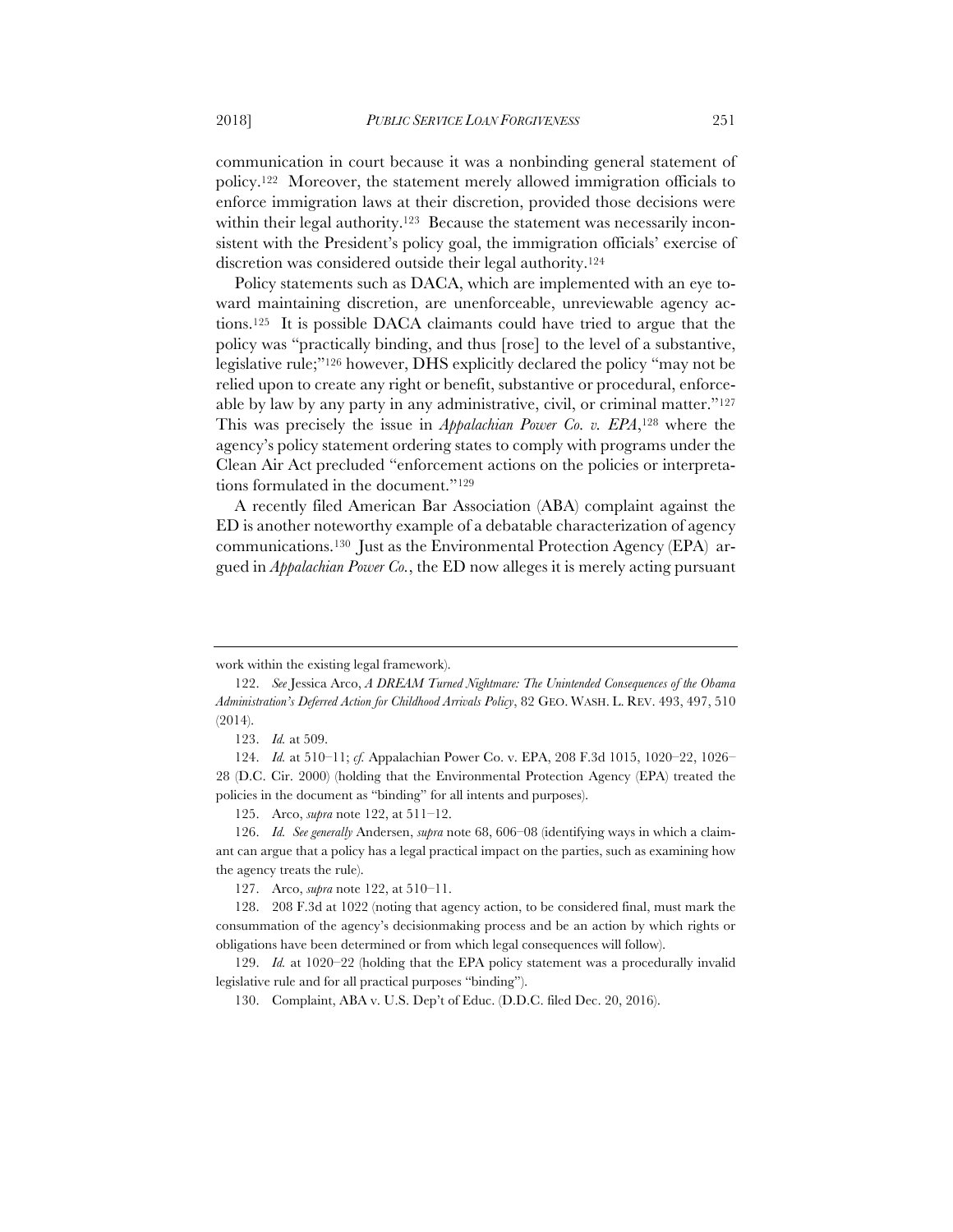to its authority under the Higher Education Act.131 However, the ABA alleges that the ED attempted to misuse its power to circumvent the clear language contained in its own rule without acknowledging that it changed its position or offering an explanation.132 The scope of judicial remedies against the ED depends upon how the regulation and injury are characterized.

Any person wishing to vindicate a legally cognizable grievance against agency actions, findings, and conclusions that are "arbitrary and capricious, an abuse of discretion, or otherwise not in accordance with law" may do so under the APA.133 Whereas "pure" questions of law will almost always be decided independent of the factual bases upon which the claim is brought,134 ambiguity in the statute is likely to prompt deference under the second prong of *Chevron*.135 Despite the amount of deference owed to federal agencies given their levels of expertise in construing statutory ambiguities, final agency actions may also be challenged in federal court under the APA.136 When an agency declares that benefits are not legal entitlements and can be terminated at any time, parties who have detrimentally relied on an agency's assurances or communications are put in a compromising position.<sup>137</sup> Those compromised parties—such as the individuals who have detrimentally relied on the PLSF program—have the right to challenge the agency's rule in court.138

# *B. Estoppel*

Challenging agency communications is admittedly difficult given the def-

133. 5 U.S.C. § 706(2)(A) (2012); Lujan v. Nat'l Wildlife Fed'n, 497 U.S. 871, 879 (1990).

<sup>131.</sup> *See* Defendant's Answer at 11–12, ABA v. U.S. Dep't of Educ., (D.D.C. filed Mar. 23, 2017).

<sup>132.</sup> *See* Complaint at 2, 6, ABA v. U.S. Dep't of Educ. (D.D.C. filed Dec. 20, 2016); *see also* Press Release, ABA sues Department of Education Sues Over Retroactive Denials to Lawyers Under Public Service Loan Forgiveness, (Dec. 20, 2016) (on file at https://www.americanbar.org/news/abanews/aba-news-archives/2016/12/aba\_files\_lawsuitag.html) (discussing the lawsuit).

<sup>134.</sup> *See* Andersen, *supra* note 68, at 604 (noting that "pure" questions of law are generally not accorded deference, but rather are decided "independently, citing *Marbury v. Madison*, § 706 of the APA, or step one of the *Chevron* formula").

<sup>135.</sup> *See id.*; 467 U.S. 837, 843 (1984).

<sup>136.</sup> 5 U.S.C. § 704; Bennett v. Spear, 520 U.S. 154, 178–79 (1997) (finding that agency opinions that have significant, direct legal consequences are reviewable under the Administrative Procedure Act).

<sup>137.</sup> Morgan, *supra* note 8, at 24.

<sup>138.</sup> 5 U.S.C. §§ 702, 704, 706.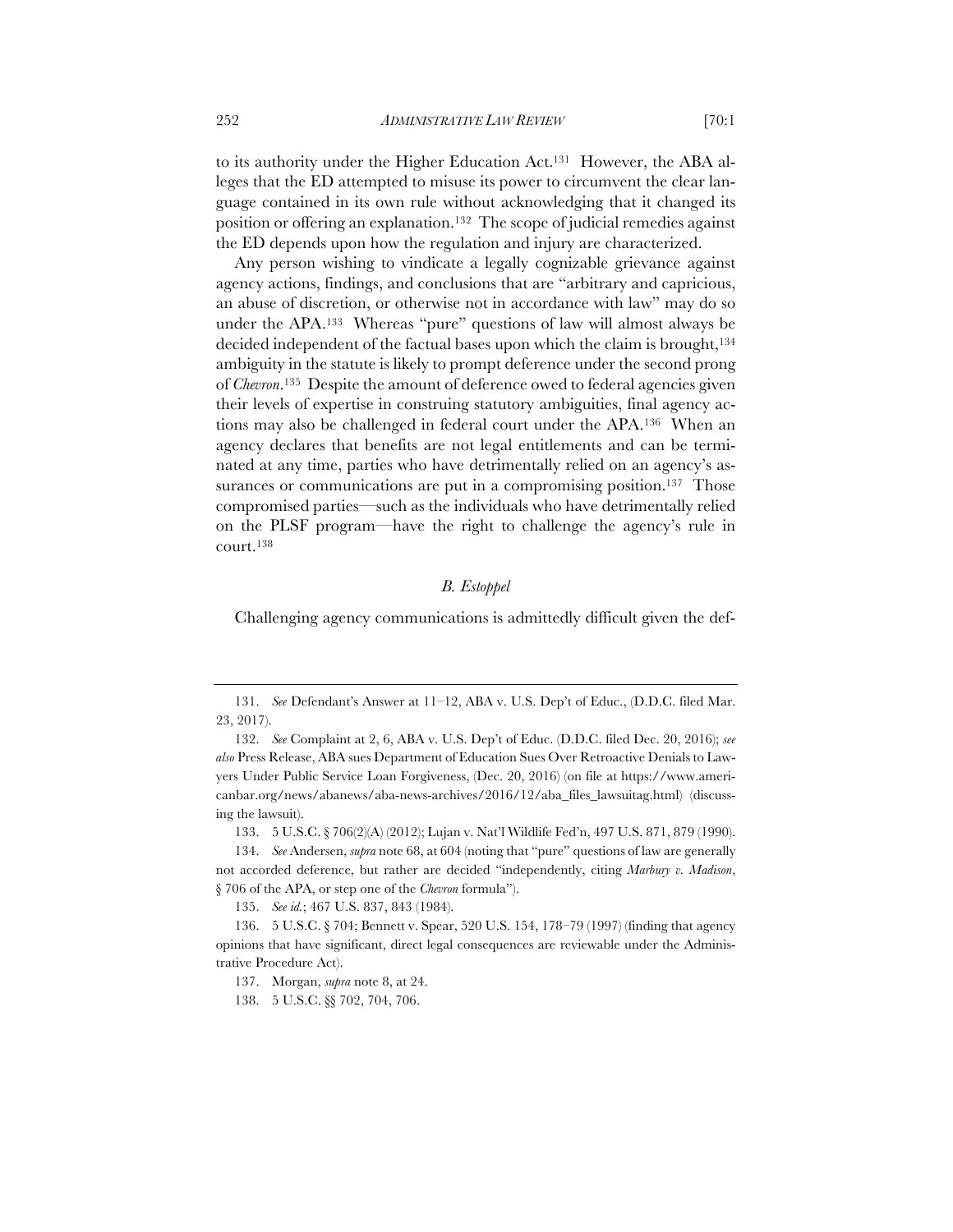erence generally owed to agency action; however, individuals can seek injunctive relief through estoppel as an alternative.139 For example, in *Immigration & Naturalization Service v. St. Cyr*,140 the U.S. Supreme Court allowed a permanent resident alien to challenge the applicability of new immigration laws in a removal proceeding.141 Even though the statute provided for discretionary relief, the Court opined that "reasonable reliance on the continued availability of discretionary relief"142 warrants *actual* relief "not [as] a matter of right under any circumstances, but rather is in all cases a matter of grace."143 In contexts other than what was at issue in *St. Cyr*, detrimental reliance requires that claimants prove something more than mere negligence or recklessness;144 rather, he or she must demonstrate the agency engaged in affirmative misconduct.145

In a recent lawsuit against the ED, employees of the ABA relied on a letter from a PSLF program servicer confirming that its employer qualified and that it was eligible to make payments for the PSLF program before the ED enumerated qualifying employers in 2016.146 Moreover, the ABA alleged

143. *Id.* at 308 (citing Jay v. Boyd, 351 U.S. 345, 353–54 (1956)); *accord* United States *ex rel.* Accardi v. Shaughnessy, 347 U.S. 260, 268 (1954) (finding the Executive's failure to exercise discretion authorized a deportable alien to challenge his inaction in federal court).

144. *See* Arco, *supra* note 122, at 520 (explaining that the affirmative misconduct requirement serves to limit the liability of government agents who are negligent in order to "defray endless liability concerns").

145. *See, e.g.*, Heckler v. Cmty. Health Servs., 467 U.S. 51, 64–66 (1984) (declining to apply the doctrine of estoppel against an agency on account of an agent's negligence); Fredericks v. Comm'r of Internal Revenue, 126 F.3d 433, 451 (3d Cir. 1997) (declining to apply the doctrine against the Internal Revenue Service (IRS)); *see also* Angela D. Morrison, *Executive Estoppel, Equitable Enforcement, and Exploited Immigrant Workers*, 11 HARV. L. & POL'Y REV. 295, 328 (2017) ("[W]hen the government is a party, the individual seeking estoppel must demonstrate affirmative misconduct.") (internal quotation marks omitted); Raven-Hansen, *supra* note 61, at 43 (criticizing "affirmative misconduct" as a measure of reliance because it "not only deflects attention . . . from [balancing opposing interests], but disingenuously mischaracterizes the facts in the usual estoppel case, which rarely involve 'misconduct' in any accepted sense of the word").

146. *See* Complaint at 2–3, ABA v. U.S. Dep't. of Educ*.* (D.D.C. filed Dec. 20, 2016).

<sup>139.</sup> *See* POPPER ET AL., *supra* note 63, at 895 (pointing out that estoppel is appropriate where a person receives incorrect information from an agency official, in which case he or she is justified in challenging whether the initial inaccurate information the agency provided is legally binding).

<sup>140.</sup> 533 U.S. 289 (2001).

<sup>141.</sup> *Id.* at 316, 345 (instructing courts to consider (1) whether Congress has expressly addressed the question at issue; and (2) if not, whether the agency's interpretation is arbitrary or capricious).

<sup>142.</sup> *Id.* at 291.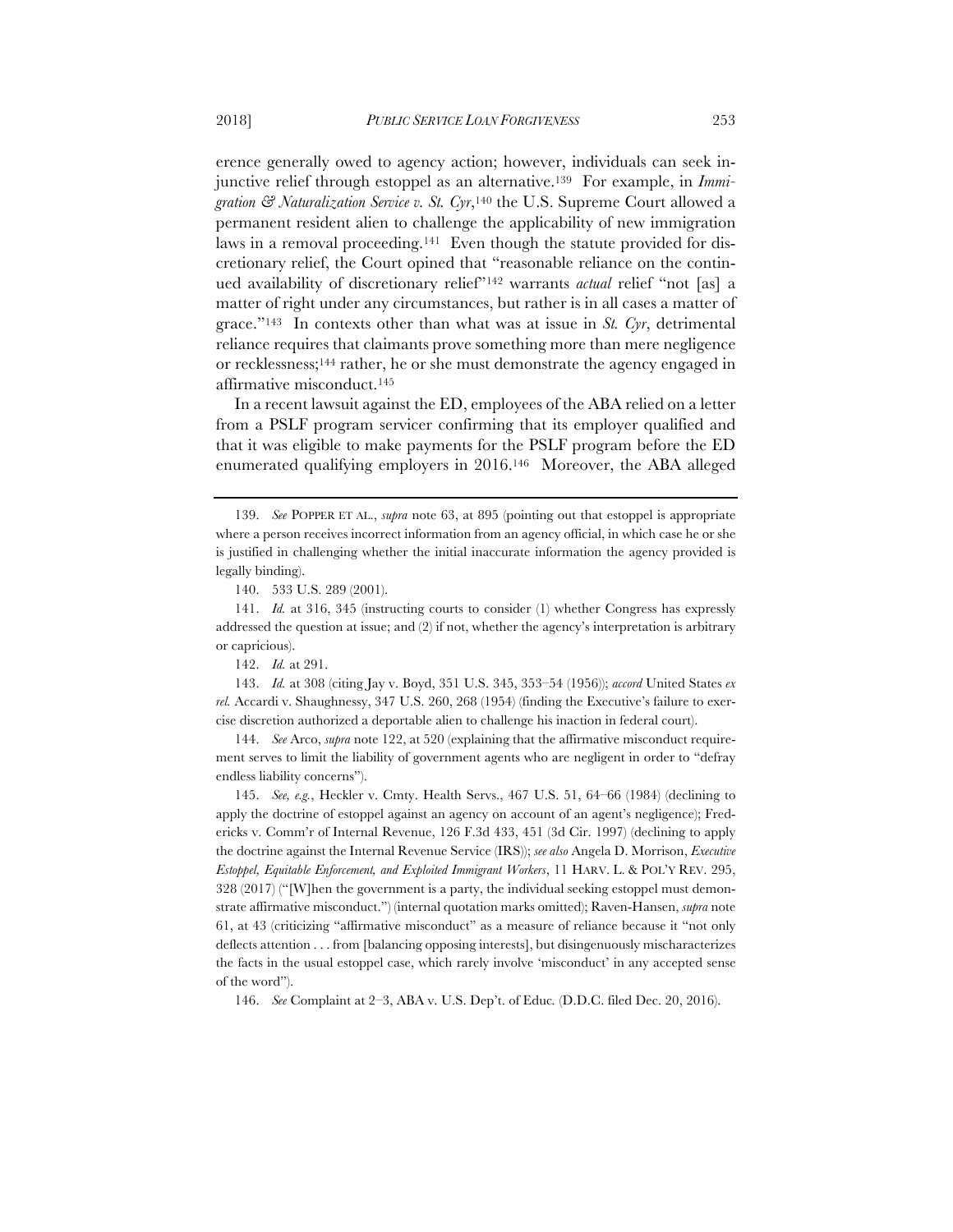that it met the definition of a "public service organization."147 In its complaint, the organization alleged that "public interest law service" fits neatly within the scope of the organization's mission.<sup>148</sup> However, despite this understanding, the ED denied the employees' employment certification form and refused to grant certification to the ABA as a qualifying employer.149 Moreover, the ED asserted that the service letter was never a reflection of "final agency action on the borrower's qualifications" for the program.150

Agency deference and estoppel are merely examples of various means by which an individual could potentially challenge ED communication that cause him or her to detrimentally rely on that promise. Key differences exist between the aforementioned cases and the situation in which public service applicants find themselves. Notably, applicants are encouraged to apply for certification by the Secretary of Education even if they have already received eligibility approval from their loan servicer.151 For many borrowers, the idea that approval letters from the ED have no legal meaning is the difference between their livelihood and bankruptcy.152 The issue concerns not only student borrowers, but also anyone who has signed up for a forgiveness program that is left to wonder if the government or agency will ultimately hold up its end of the bargain.153 The controversy begs the broader question of whether borrowers can or should expect the ED to live up to the promises it makes when it expresses itself through actions.154

#### IV. THE PARAMETERS OF TRUST: A PRIORITIZATION SYSTEM

Although the ED retracted its threat to completely eliminate the PSLF program, the issue is far from moot.155 The sheer volume of information the ED released regarding eligibility requirements and certification for the PSLF

<sup>147.</sup> *Id.* at 11.

<sup>148.</sup> *Id.* at 11–12.

<sup>149.</sup> *See* Defendant's Answer at 6, ABA v. U.S. Dep't of Educ. (D.D.C. filed Mar. 23, 2017).

<sup>150.</sup> *See* Stacey Cowley, *Student Loan Forgiveness Program Approval Letters May Be Invalid, Education Dept. Says*, N.Y. TIMES (Mar. 30, 2017), https://www.nytimes.com/2017/03/30/business/student-loan-forgiveness-program-lawsuit.html.

<sup>151.</sup> *See id.*; *Public Service Loan Forgiveness*, *supra* note 5.

<sup>152.</sup> *See* Cowley, *supra* note 150.

<sup>153.</sup> *Id.*

<sup>154.</sup> *Id.*

<sup>155.</sup> *See* Borrower Eligibility Amendment to PSLF, 81 Fed. Reg. 75,926, 76,086 (delayed indefinitely at 82 Fed. Reg. 27,621) (proposing borrower eligibility requirements that would affect available Direct Loans for graduate programs); Student Loan Lower Interest Rate and Lower Monthly Payment Refinancing Act of 2017, H.R. 2725, 115th Cong. (2017) (introducing a cap on loan cancellation at \$75,000).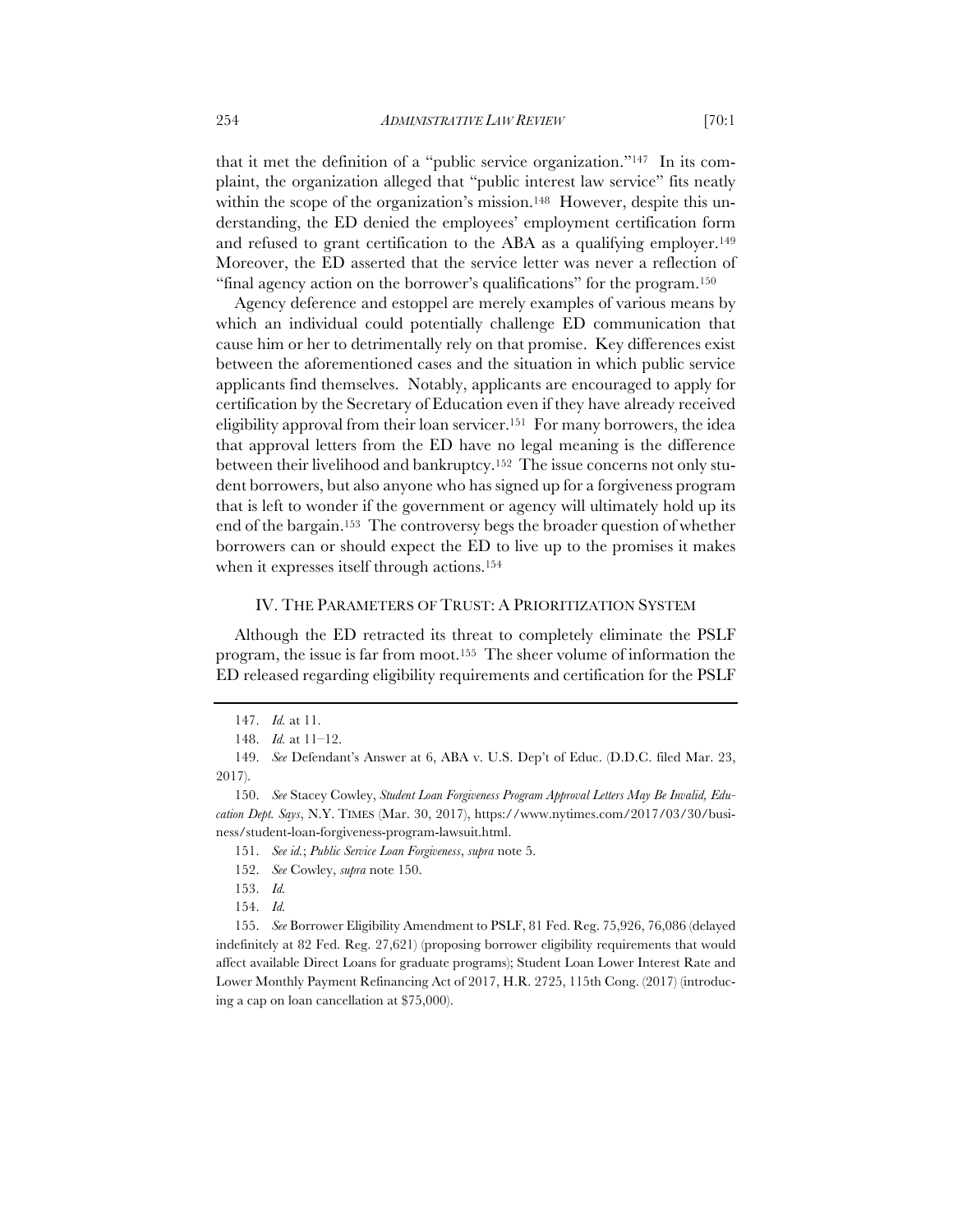program has generated considerable confusion among borrowers.156 ED's threatened elimination of the program particularly harms borrowers who have detrimentally relied on its availability in obtaining federal loans.<sup>157</sup> Although the ED will allow borrowers who took out loans after October 1, 2007, to apply for forgiveness pursuant to the terms of the original program, some of those individuals have been told they do not work for a qualifying employer,158 and others are not yet in a position to apply for eligibility.159

With a broader understanding of the reliability of federal agency communication in mind, it becomes necessary to consider the available options the ED should pursue to reassure the public of its position regarding the PSLF program. This should both prevent unnecessary litigation and restore the public's confidence in the agency's ability to follow through on its promises. By issuing guidance, the ED can resolve the confusion surrounding eligibility requirements for the PSLF program to avoid future challenges to the program. Moreover, by offering hardship exceptions to applicants that have detrimentally relied on the program, borrowers pursue a career in the public sector without the fear of unmanageable monthly payments, consistent with Congress' intent in creating the PSLF program.

#### *A. Guidance*

Regardless of the fate of the PROSPER Act, the ED should issue guidance to clarify what is being changed, specifically for the benefit of individuals who have taken out student loans expecting that they would be eligible for loan forgiveness. Assuming the clarification creates reasonable guidance, this would command deference and promote uniformity with or without the

<sup>156.</sup> *See* Cowley, *supra* note 150; *see also* Ashlee Kieler, *When Education Department Said Your Student Loans Would Be Forgiven, It May Not Have Meant It*, CONSUMERIST (May 10, 2017), https://consumerist.com/2017/03/31/when-education-dept-said-your-student-loan-wouldbe-forgiven-it-may-not-have-meant-it/ (giving advice to borrowers aiming for PSLF who are unsure of their eligibility under the proposed changes).

<sup>157.</sup> *See* Kieler, *supra* note 17.

<sup>158.</sup> *See* Complaint at 30, ABA v. U.S. Dep't of Educ. (D.D.C. filed Dec. 20, 2016); Cowley, *supra* note 150 (describing a Veterans of America lawyer who received an ED notification that his initial application for employment certification "had initially been approved in error"). The only available standard employed to determine qualifying employers is in the definitions of "public interest law" and "public service organization" contained in the statute. *Id.*; *see also* 20 U.S.C. § 1087e(m) (2012).

<sup>159.</sup> *See* Cowley, *supra* note 150 (stating that individuals who obtained loans after October 2007 but have not yet graduated from their respective institutions and entered a career in the public service are unable to apply for employment certification until they begin to work for a qualifying employer).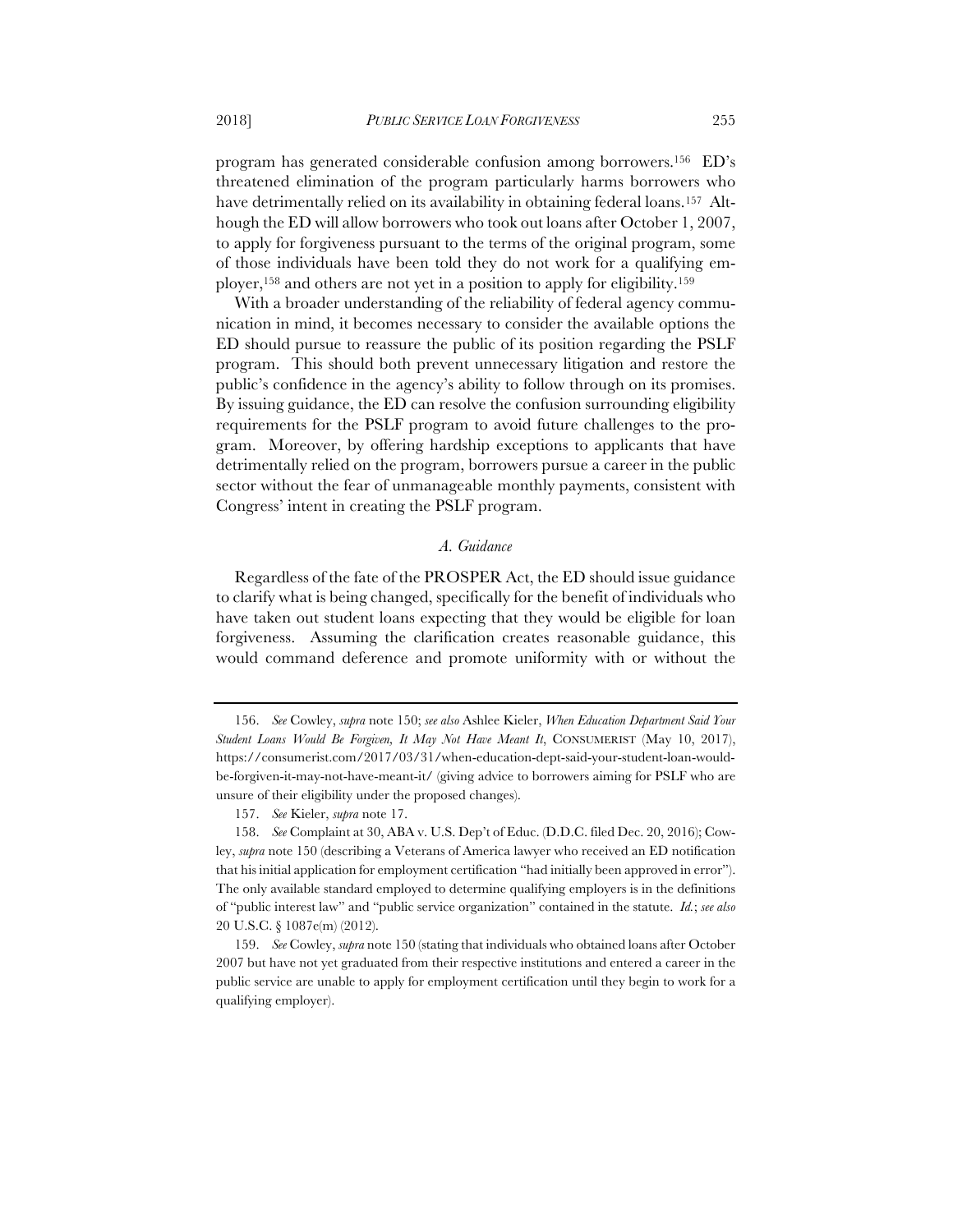reauthorization.160 Interpretive rules are also much cheaper than alternative options, such as deciding eligibility on a case-by-case basis.161

Interpretive rules may be changed without following notice-and-comment rulemaking procedures.162 Thus, the ED should clarify its decisionmaking process regarding the PSLF program, particularly with respect to which employers are considered qualifying public interest organizations. Aside from one outlier—the District of Columbia—jurisdictions agree that once a court has classified an agency interpretation as either legislative or nonlegislative, it cannot be significantly revised without notice-and-comment rulemaking.163 New interpretations are in no way disfavored by reviewing courts, and the ED will not have an extra burden of justification to disprove borrowers' eligibility criteria.164 An interpretive rule will likewise provide better transparency regarding any ambiguity in the statute, thereby ensuring fair treatment.165

162. *See* 5 U.S.C. § 553(a)–(b) (2012) (granting agencies the authority to issue legislative rules without formal or informal rulemaking procedures when "good cause" or certain other exceptions are present). *Compare* Auer v. Robbins, 519 U.S. 452, 461 (1997) (opining that a rule interpreting the agency's own regulations is "controlling unless 'plainly erroneous or inconsistent with the regulation'"), *with* Catholic Health Initiatives v. Sebelius, 617 F.3d 490, 494 (D.C. Cir. 2010) (holding that an interpretive rule is not exempt from notice-and-comment processes if it "cannot fairly be seen as interpreting a statute or regulation"). *See generally* Melnick, *supra* note 160, at 386–88 (advocating for an alternative model of judicial review of guidance documents based on executive review).

163. *See* Elizabeth G. Porter & Kathryn A. Watts, *Visual Rulemaking*, 91 N.Y.U. L. REV. 1183, 1244 (2016).

164. *See* FCC v. Fox Television Stations, Inc., 556 U.S. 502, 538 (2009) (refusing to require FCC to prove more than what was necessary to adopt a policy in the first place after the agency changed its policy); Nat'l Cable & Telecomms. Ass'n v. Brand X Internet Servs., 545 U.S. 967, 985 (2005) (upholding agency's ability to change its own interpretation of a rule even when prior judicial interpretations are contradictory, provided the statute is ambiguous); *see also* Archer-Daniels-Midland Co. v. United States, 37 F.3d 321, 324 (7th Cir. 1994) (holding that courts may give guidance documents more weight because the agencies are delegated authority by Congress and possess expertise).

165. *See* Mining Energy Inc. v. Dir. of Workers' Comp. Programs, 391 F.3d 571, 575 n.3 (4th Cir. 2004) ("[A] regulation that clarifies a statute's ambiguous use of a term, or explains how a provision operates, should be characterized as 'interpretive.'").

<sup>160.</sup> *See* Hale Melnick, *Guidance Documents and Rules: Increasing Executive Accountability in the Regulatory World*, 44 B.C.ENVTL.AFF. L. REV. 357, 361–63 (2017); *see also* Christensen v. Harris Cty., 529 U.S. 576, 587 (2000) (highlighting that interpretations in guidance documents are only entitled to deference to the extent that they have the "power to persuade").

<sup>161.</sup> *See* Kalen, *supra* note 109, at 659–60 ("Indeed, the ability to provide the public with easy access to information through the internet has transformed the way administrative agencies operate.").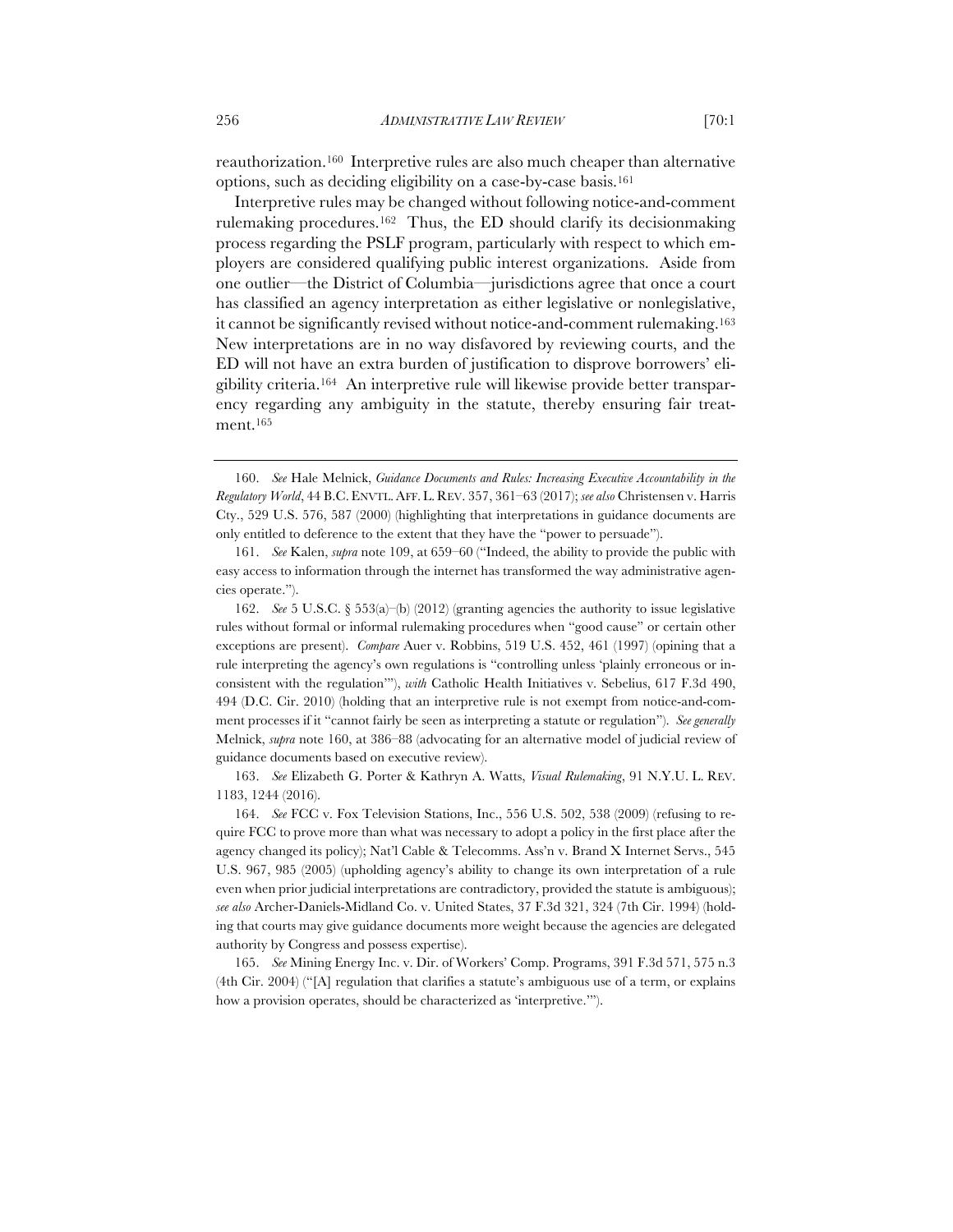Nevertheless, although issuing guidance may offer the ED a somewhat cleaner solution, the drawbacks of issuing an interpretive rule are chaotic. Notably, an interpretive rule will not address all borrowers' concerns, nor provide the most reassuring solution for those troubled by the Department's lack of reliability. Moreover, because the ED has transmitted information through a number of sources—including, importantly, the nine Loan Servicers originally under contract—it will not be easy to reconcile all of the inconsistencies in a way that is not arbitrary, capricious, or manifestly contrary to the statute.166 For example, the legislative history of the PSLF program reveals that commenters explicitly raised concerns regarding the risk that Congress could eliminate the program without ensuring that borrowers who were on track to receive the benefit were protected.<sup>167</sup> Ironically, the ED's response in the final rule maintained that Congress has never eliminated or reduced a benefit under the Higher Education Act before.168 In the final rule, the ED chose not to incorporate a more detailed description of the eligibility requirements or application procedures, nor did it choose to do so in any subsequent amendment.169

A court is unlikely to apply *Chevron* deference to the agency's recent interpretations of the PSLF program's eligibility requirements because they lack the force and effect of law and have been characterized by the ED itself as nonbinding.170 However, because agencies are permitted to re-interpret ambiguous statutory language through rulemaking, the ED will likely argue that it should be granted flexibility under *National Cable & Telecommunications Ass'n v. Brand X Internet Services*.171 If this were the case, the agency need only "adequately explain the reasons for a reversal of policy."172

The agency could have avoided the issue by guaranteeing ultimate loan

168. *Id.*

169. *See supra* Part II (discussing the legislative history of the PSLF program).

172. *Id.* at 980–82.

<sup>166.</sup> *See* Chevron U.S.A., Inc. v. Nat. Res. Def. Council, Inc*.*, 467 U.S. 837, 844 (1984).

<sup>167.</sup> *See* Federal Perkins Loan Program, Federal Family Education Loan Program, and William D. Ford Federal Direct Loan Program, 73 Fed. Reg. 63,232, 63,241–42 (Oct. 23, 2008) (codified at 34 C.F.R. pts. 674, 682, & 685) (discussing the ED's decision not to include a stipulation in the Direct Loan master promissory notes that would refer to the program and provide borrowers with a contractual right to receive the benefit if Congress decided to eliminate the program in the future).

<sup>170.</sup> *See* Christensen v. Harris Cty., 529 U.S. 576, 587 (2000) (holding that "interpretations contained in policy statements, agency manuals, and enforcement guidelines, all of which lack the force of law—do not warrant *Chevron* style deference"); *see also* Kalen, *supra* note 109, at 703–04 (noting that informal interpretations of statutory language are generally only entitled to "respect" deference under *Skidmore*).

<sup>171.</sup> 545 U.S. 967, 997–1003 (2005).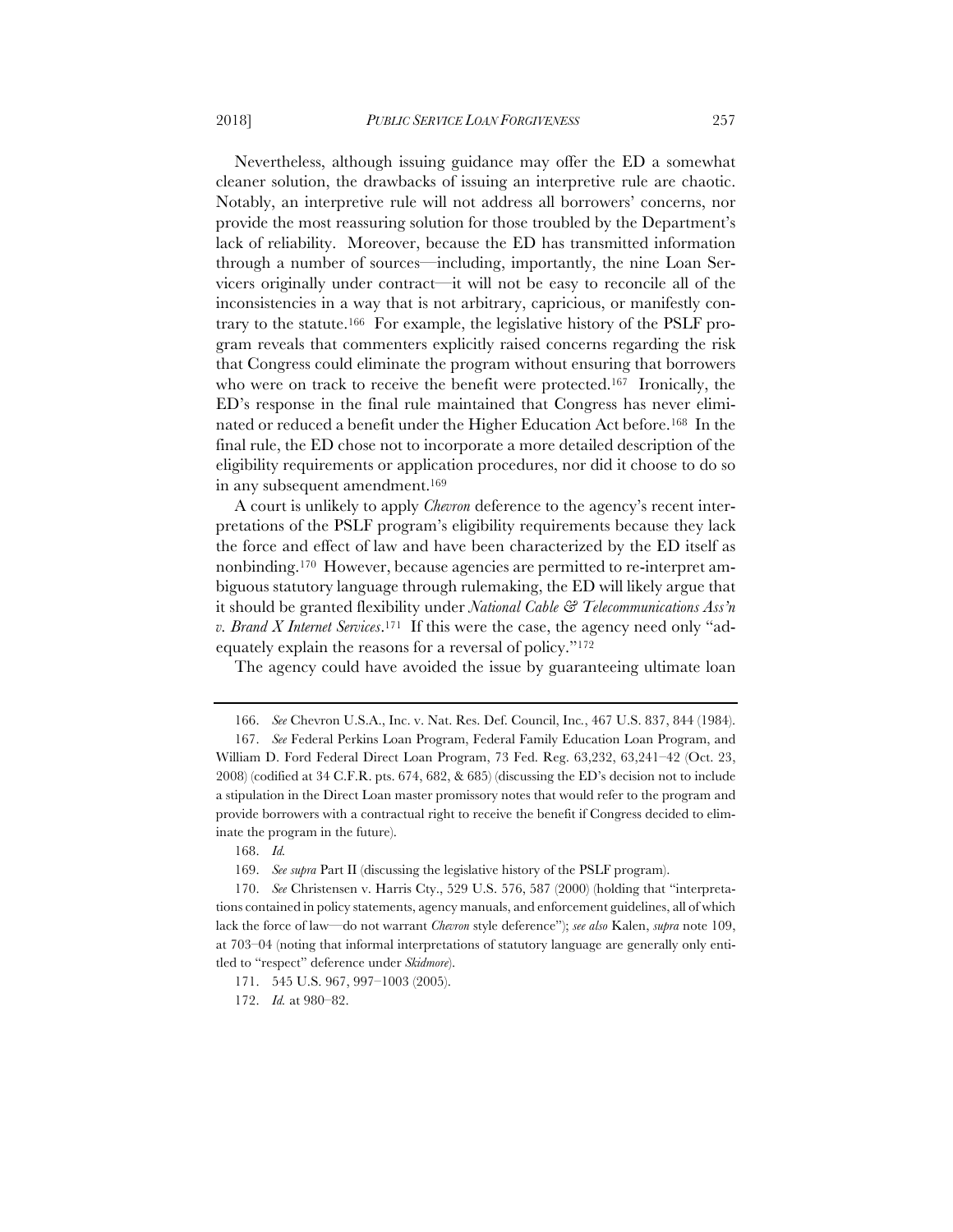forgiveness through voluntary self-estoppel.173 For example, the Food and Drug Administration (FDA) classifies the preambles to proposed and final rules as advisory opinions until they are revoked or modified.174 Each portion of the rulemaking file for every FDA rule thus gives potential injured claimants rise to a legal remedy.175 The ED will need to address a range of different claims from individuals who have received incorrect information or retroactive notice of disqualification. Similarly, those who have a demonstrated commitment to entering a qualifying job but are not yet able to make payments may also raise colorable objections to the elimination of the program. Because the ED cannot adequately resolve these various claims without compounding the risk of subsequent challenges, an interpretive rule is a less favorable option than are independent determinations.

# *B. Hardship Exceptions*

"Regulatory beneficiaries," or individuals who benefit indirectly from agencies following through with what they promise,176 are less likely to view decisions made through the issuance of guidance documents as legitimate.177 Without having access to the courts or being offered the opportunity to participate in rulemaking, these individuals may see guidance documents as untrustworthy.178 Individuals who have relied on the availability of the PSLF program, applied for the benefits, and received inconsistent information or retroactive disqualification will similarly see the agency's actions as untrustworthy, and should be able to challenge the agency action.<sup>179</sup> It is counterintuitive and contrary to the principles underlying good governance that an agency can secure *Skidmore* deference,<sup>180</sup> thereby avoiding this type of challenge, merely by having a senior official sign off on guidance, while also

180. *See* Skidmore v. Swift & Co., 323 U.S. 134, 140 (1944) (holding that agency rulings, interpretations, and opinions are entitled to "respect" depending upon the thoroughness of

<sup>173.</sup> *See* JAMES T. O'REILLY, ADMINISTRATIVE RULEMAKING § 2:11 (2017) (explaining that voluntary self–estoppel is an exception to *Merrill*'s estoppel barrier).

<sup>174.</sup> *See id.*

<sup>175.</sup> *See* 21 C.F.R. § 10.85 (2016).

<sup>176.</sup> *See* Nina A. Mendelson, *Regulatory Beneficiaries and Informal Agency Policymaking*, 92 CORNELL L. REV. 397, 414 (2007) (stating the concerns of regulatory beneficiaries that lack any focus or direct relationship with the agency issuing guidance documents).

<sup>177.</sup> *Id.* at 420.

<sup>178.</sup> *Id.* at 420–26, 433.

<sup>179.</sup> *See supra* Part III (discussing the principles of detrimental reliance and estoppel as bases for challenging agency action); *see also* Morgan, *supra* note 8, at 24–25 (noting that the threatened elimination of the PSLF program implicates policy considerations of fairness, estoppel, and government accountability).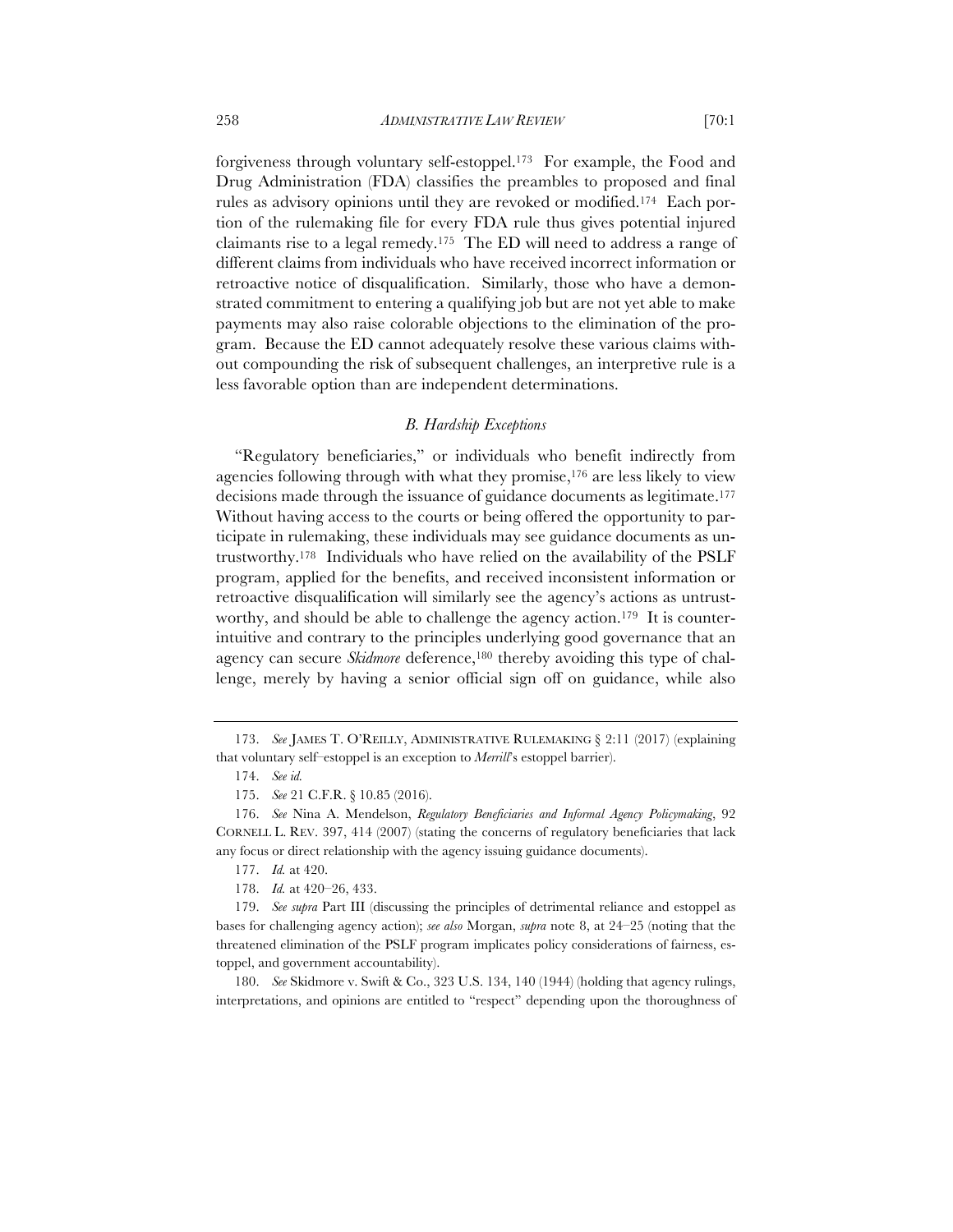avoiding judicial review by ensuring that a senior official refrains from signing off on guidance.181 Nevertheless, this is exactly the position the ED finds itself in again, even after the litigation in *De La Mota*.182 Even the Consumer Finance Protection Bureau recommended targeting administrability concerns by assuring applicants and current payees that they are not lost in the numbers.183 Therefore, the most prudent course of action the ED can pursue is to grant hardship exceptions to borrowers based on the totality of the circumstances of the applicant.184

The PSLF program only requires that borrowers work for a public service organization, document their qualifying payments for 10 years, and apply for forgiveness at the end of the term.185 Moreover, the borrowers who submitted and received approved employment certification forms did so voluntarily.186 The program was further pushed into university manuals, handbooks, and private letters that interpreted the policy and applied it to individual situations.187 Accordingly, the public is justified in relying on these forms of agency communications; therefore, the public is likely to have a reasonably strong case for proving they are entitled to relief.188

Someone who has received employment certification from the Secretary

181. *See* POPPER ET AL., *supra* note 63, at 243.

182. *See supra* Part III(b) (discussing De La Mota v. U.S. Dep't of Educ., 412 F.3d 71 (2d Cir. 2005)).

183. *See* CONSUMER FIN. PROT. BUREAU, *supra* note 7, at 45 (recommending that policymakers consider being more flexible when it comes to borrowers who have received inaccurate information provided by a loan servicer that the agency obligated them to retain).

184. *See* Alfred C. Aman, Jr., *Informal Agency Actions and U.S. Administrative Law—Informal Procedure in a Global Era*, 42 AM. J. COMP. L. SUPP. 665, 678 (1994) ("The applicant will agree to conditions he knows will guarantee the successful and speedy grant of his application. The agency will seek conditions that assure it that the applicant merits its standards and advances its policies.").

185. *See Public Service Loan Forgiveness*, *supra* note 5.

186. *See* 20 U.S.C. § 1087e(m) (2012).

187. *See Social Media*, U.S. DEP'T OF EDUC., https://www2.ed.gov/about/overview/focus/social-media.html (last visited Jan. 27, 2018) (describing the various channels through which the PSLF program's information is disseminated); *see also* Emily Cauble, *Detrimental Reliance on IRS Guidance*, 2015 WIS. L. REV. 421, 422–23 (2015) (warning that some forms of IRS guidance—such as a private letter that requires a filing fee—are more likely to be considered "formal" than advice that is received over the phone).

188. *See* Floyd D. Shimomura, *Federal Misrepresentation: Protecting the Reliance Interest*, 60 TUL. L. REV. 596, 597 (1986) (noting that federal misrepresentation "involves the communication of incorrect information by the government to an individual, thereby inducing the individual to change his position for the worse").

the evidence in its consideration, the validity of its reasoning, its consistency with earlier and later pronouncements, and all those factors which give it power to persuade).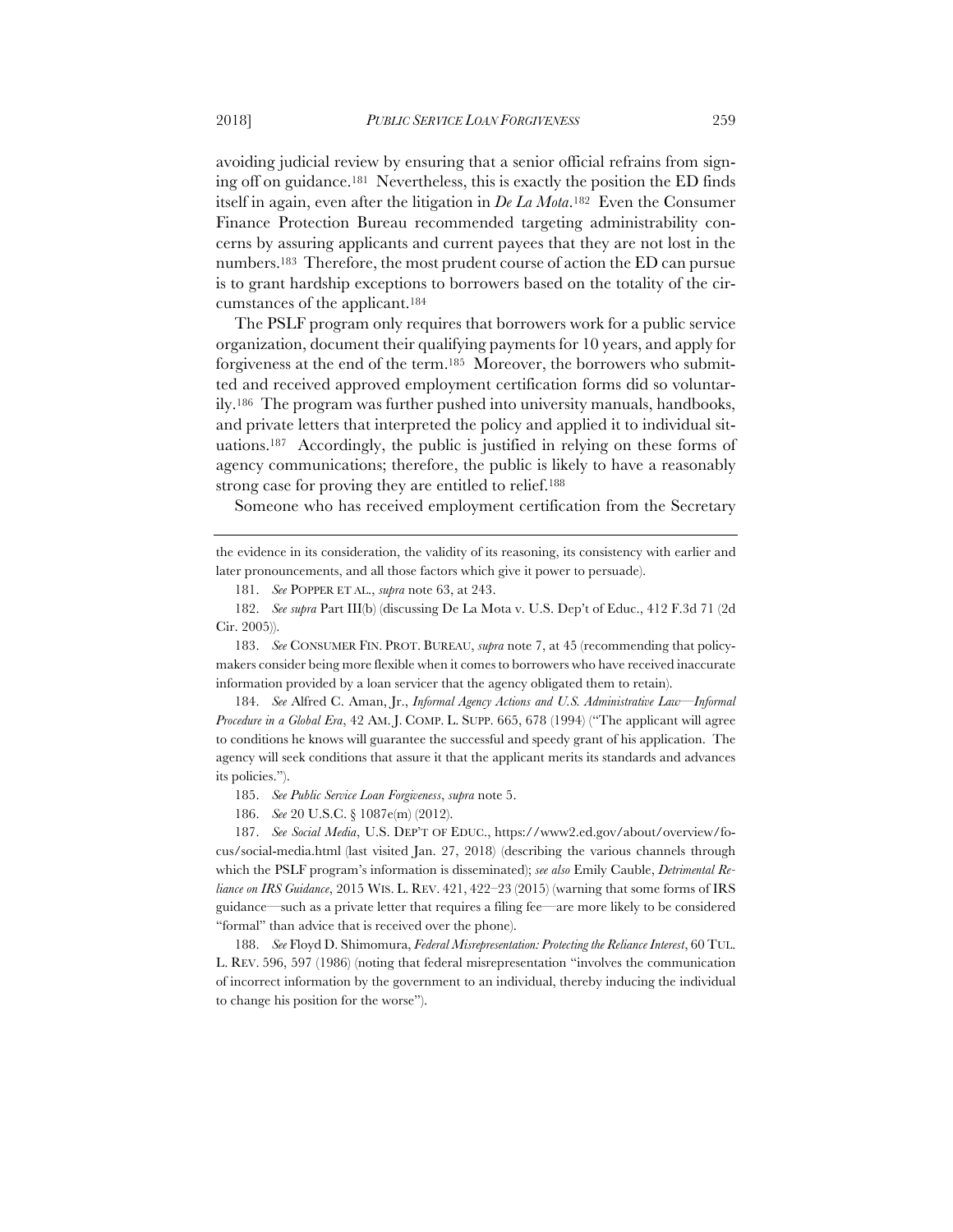of Education should emphasize the reasonableness of their reliance on the PSLF program and downplay the need to prove affirmative misconduct.<sup>189</sup> Notably, the approval letters unequivocally reject eligibility, and were issued pursuant to the loan forgiveness statute.190 Because the program's eligibility requirements were promulgated as formal rules subject to notice-and-comment rulemaking procedures, the idea that the public would rely on the program in choosing a school or taking out loans is entirely justifiable.191 However, because the ED requires that the Secretary of Education retains the ultimate discretion with respect to who is eligible for loan forgiveness, the agency is also able to maintain that the employment certification forms are merely opinion letters without the force or effect of law.192

The ED should grant certain hardship exceptions for persons who have relied substantially on the PSLF program. Each determination should be individualized to account for the applicants' factual circumstances. For example, if an applicant is enrolled at a university and has demonstrated a commitment to pursuing a career in the public sector, this should be taken into account in whether that person is eligible to make payments once he or she has graduated. This type of thoroughness will mitigate against a finding of arbitrariness and will be consistent with *Skidmore*.193

# **CONCLUSION**

The PSLF program has received considerable criticism from its inception.194 Its ultimate modification is hardly shocking in light of the operational

192. *Cf.* Defendant's Answer at 10–12, ABA v. U.S. Dept. of Educ*.* (D.D.C. filed Mar. 23, 2017).

193. *See* Skidmore v. Swift & Co., 323 U.S. 134, 140 (1944) (opining that nonlegislative rules often reflect experience and sound judgment).

194. *See* Shannon Achimalbe, *The Ten-Year Public Service Loan Forgiveness Program Is Abusive and Should Be Eliminated*, ABOVE THE LAW (May 24, 2017, 10:02 AM), http://abovethelaw.com/2017/05/the-ten-year-public-service-loan-forgiveness-program-isabusive-and-should-be-eliminated/?rf=1 (discussing the pitfalls of the PSLF program, including widespread inefficiency).

<sup>189.</sup> *Cf.* Fredericks v. Comm'r of Internal Revenue, 126 F.3d 433, 436 (3d Cir. 1997) (requiring proof of affirmative misconduct in taxpayer suit against IRS alleging violation of a consent agreement).

<sup>190.</sup> *See* U.S. DEP'T OF EDUC., PUBLIC SERVICE LOAN FORGIVENESS (PSLF): EMPLOYMENT CERTIFICATION FORM (ECF) 4–5, https://studentaid.ed.gov/sa/sites/default/files/public-service-employment-certification-form.pdf (last visited Jan. 27, 2018).

<sup>191.</sup> *See* Federal Perkins Loan Program, Federal Family Education Loan Program, and William D. Ford Federal Direct Loan Program, 73 Fed. Reg. 63,232, 63,256–57 (Oct. 23, 2008) (codified at 34 C.F.R. pts. 674, 682, & 685).